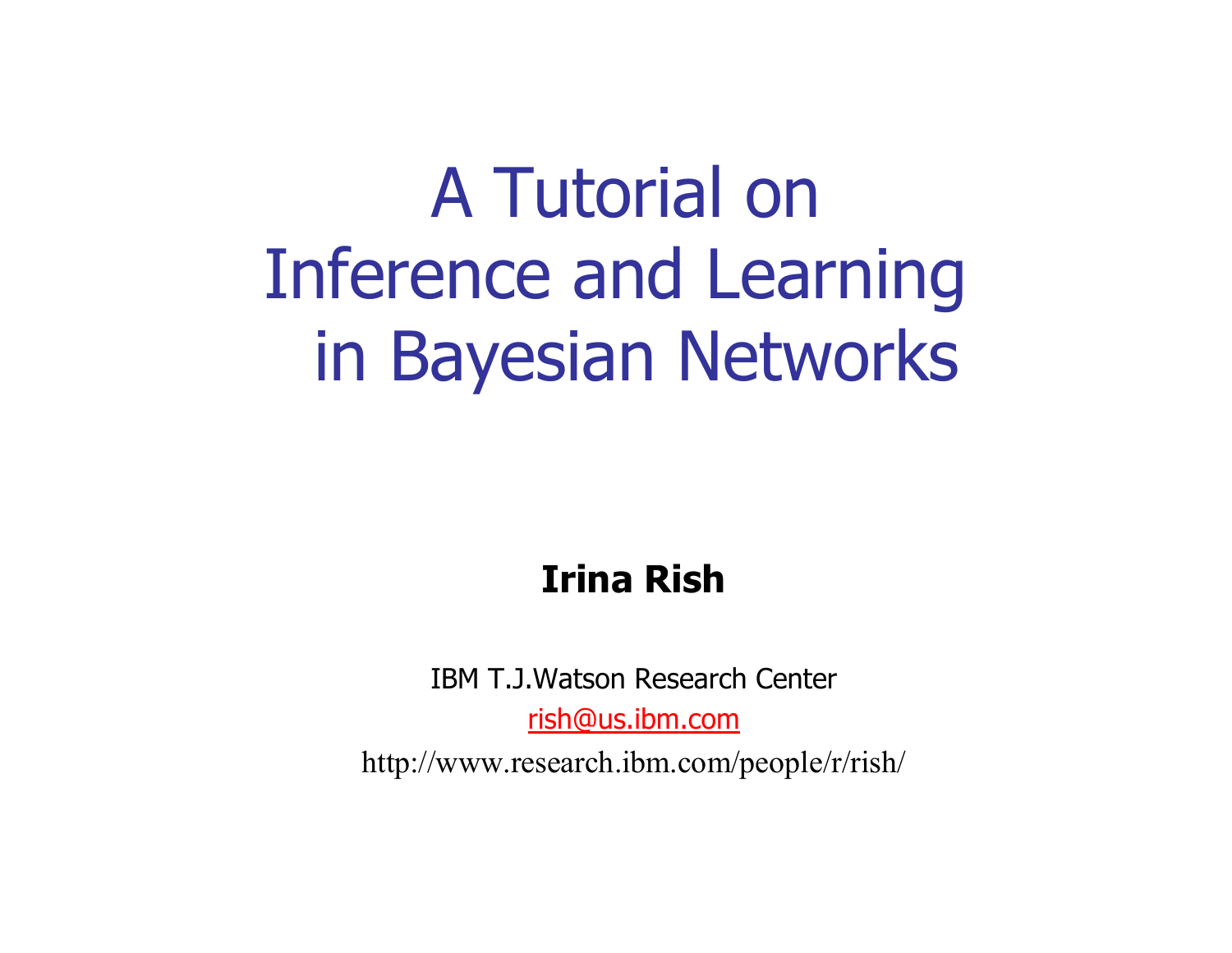## **Outline**

- $\mathcal{L}^{\text{max}}$ Motivation: learning probabilistic models from data
- $\mathcal{L}^{\text{max}}$ Representation: Bayesian network models
- $\mathcal{L}^{\mathcal{A}}$  Probabilistic inference in Bayesian Networks
	- $\mathcal{L}^{\mathcal{L}}$ Exact inference
	- $\mathcal{L}_{\mathcal{A}}$ Approximate inference
- Learning Bayesian Networks
	- $\overline{\mathcal{A}}$ Learning parameters
	- $\mathcal{L}_{\mathcal{A}}$ Learning graph structure (model selection)
- $\mathcal{L}(\mathcal{A})$ **Summary**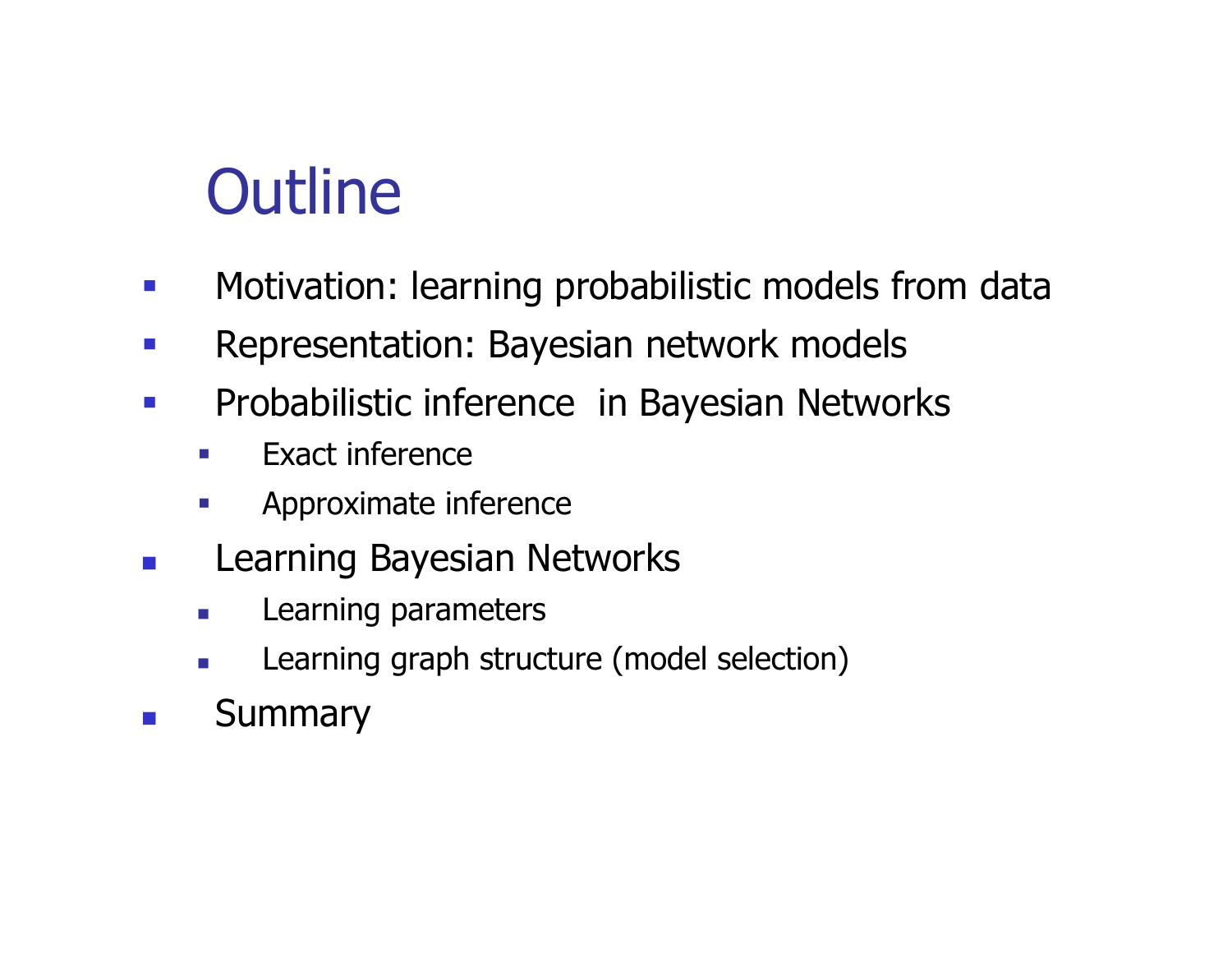#### Bayesian Networks

Structured, graphical representation of probabilistic relationships between several random variables Explicit representation of conditional independencies Missing arcs encode conditional independence Efficient representation of joint PDF P(X) Generative model (not just discriminative): allows arbitrary queries to be answered, e.g.

P (lung cancer=yes | smoking=no, positive X-ray=yes ) = ?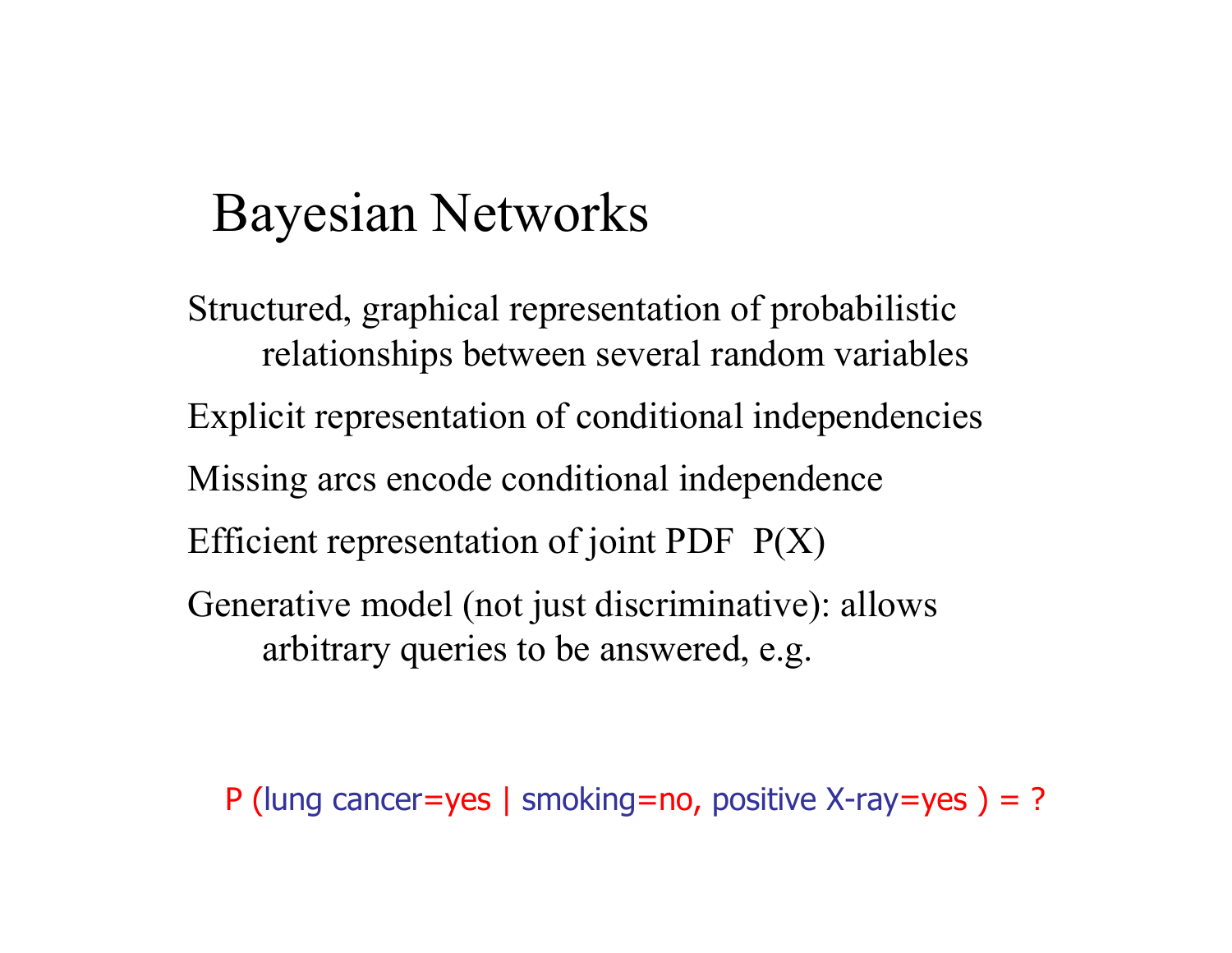#### Bayesian Network: BN = **(G, Θ )**



*= P(S) P(C|S) P(B|S) P(X|C,S) P(D|C,B) P(S, C, B, X, D)* **Compact representation** of joint distribution in a **product form** (chain rule): 32 **1** + **2** + **2** + **4** + **4** = **1 3 parameters instead of 2** =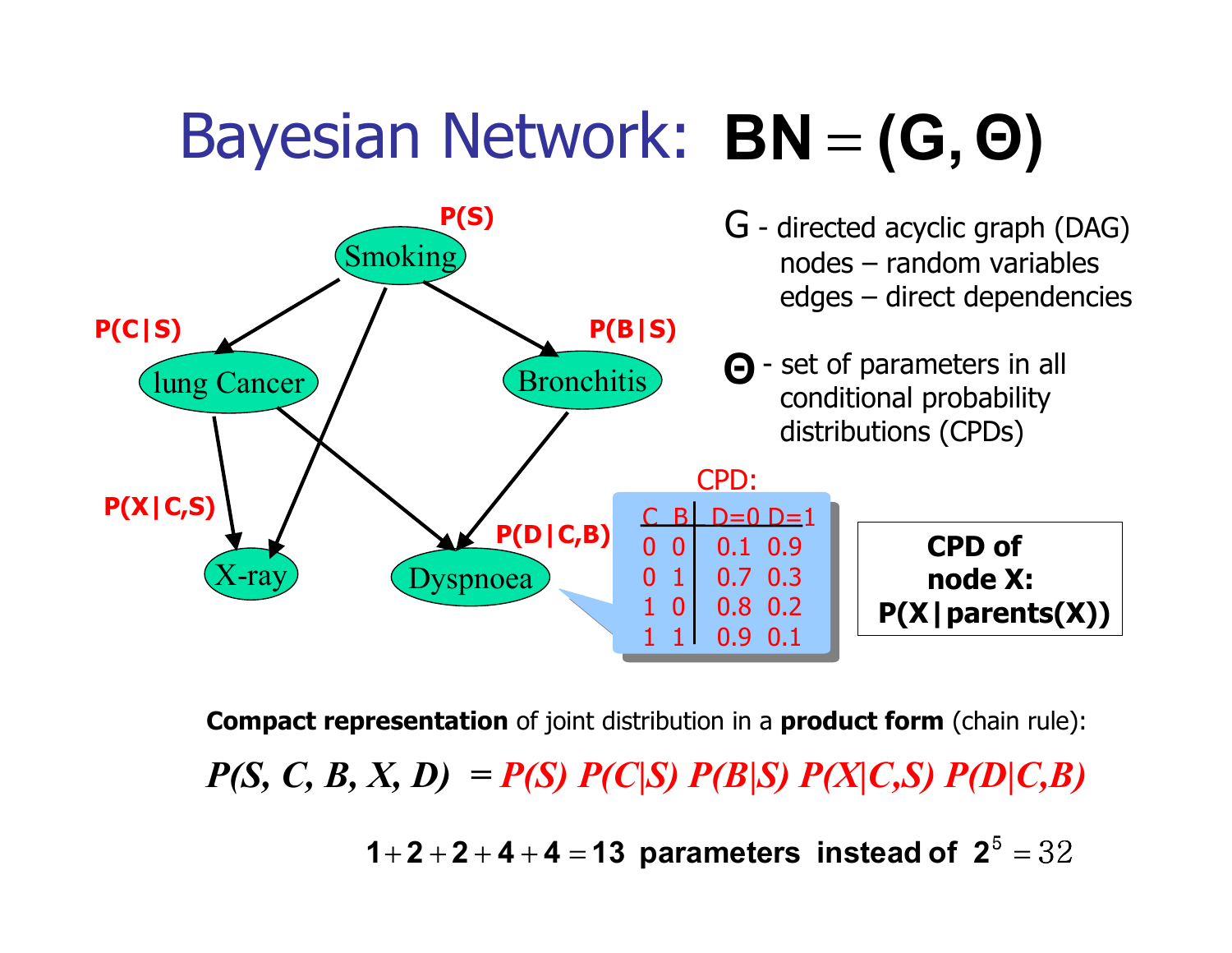## Example: Printer Troubleshooting

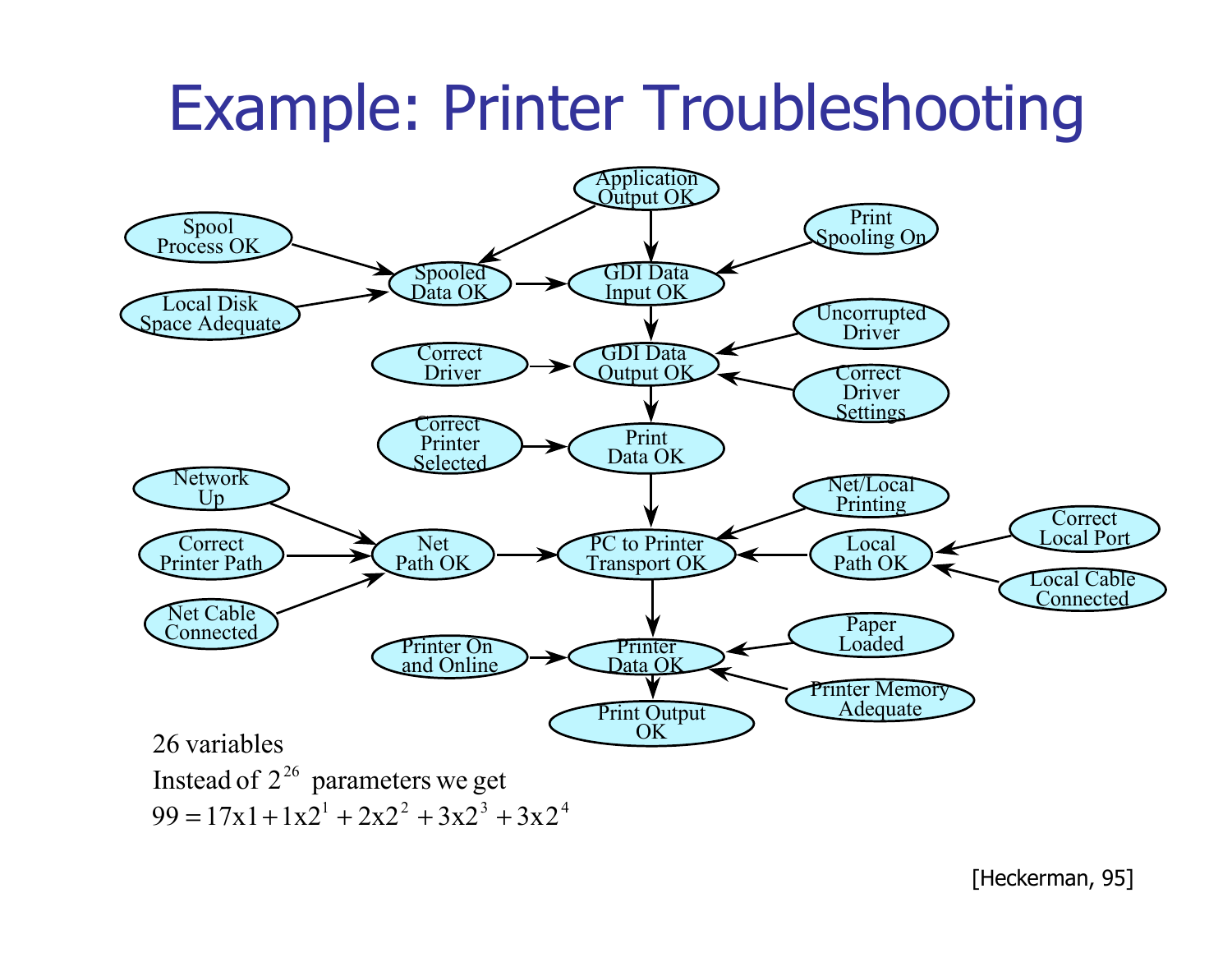# "Moral" graph of a BN

#### Moralization algorithm:

- 1. Connect ("marry") parents of each node.
- 2. Drop the directionality of the edges.

Resulting undirected graph is called the "moral" graph of BN

#### lung Cancer **Smoking** X-ray **Bronchitis** vspnoea **P(D|C,B) P(B|S) P(S) P(X|C,S) P(C|S)**

#### Interpretation:

every pair of nodes that occur together in a CPD is connected by an edge in the moral graph.

CPD for X and its k parents (called "**family**") is represented by a clique of size (k+1) in the moral graph, and contains  $d^k(d-1)$  probability parameters where  $d$  is the number of values each variable can have (domain size).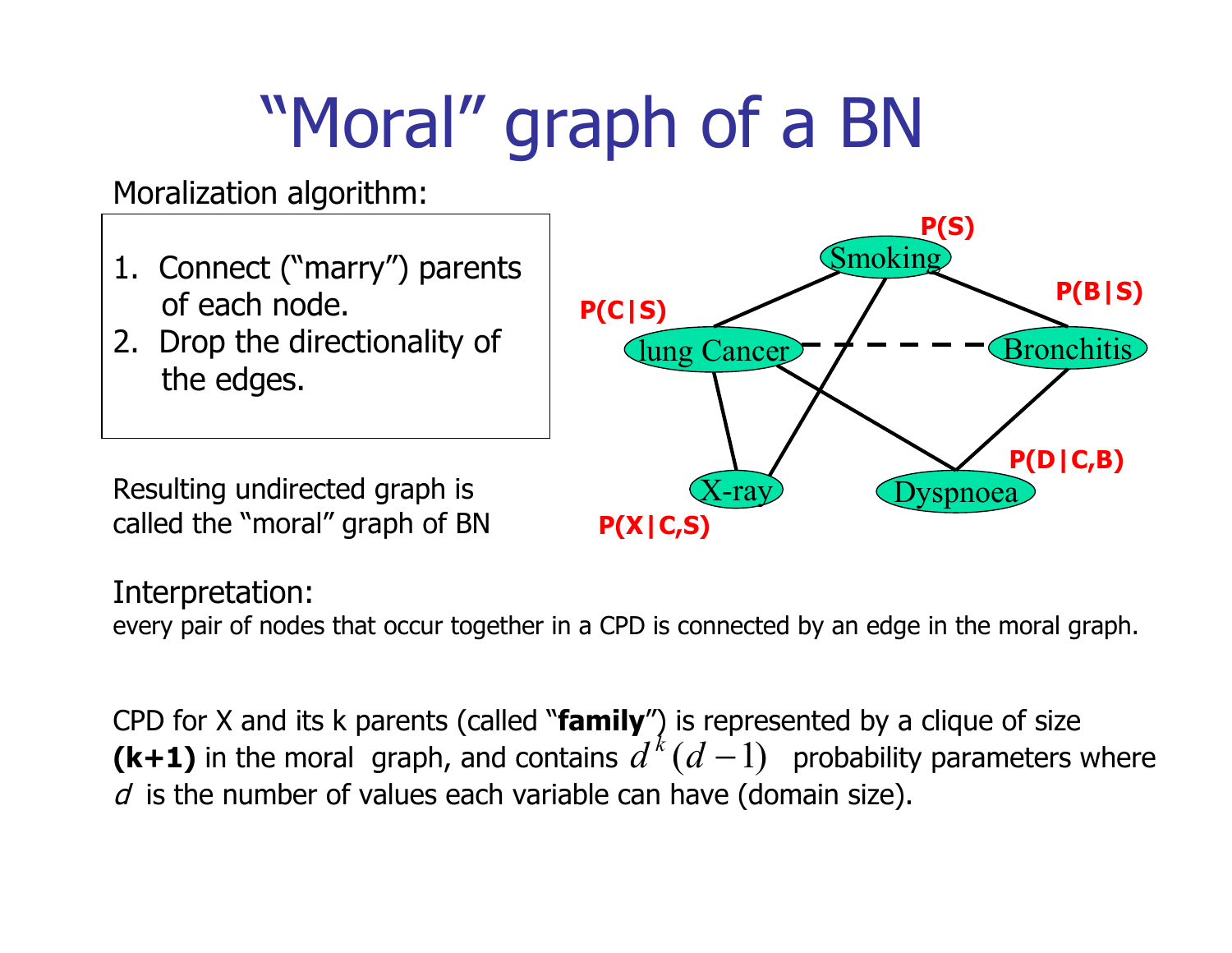## Conditional Independence in BNs: Three types of connections

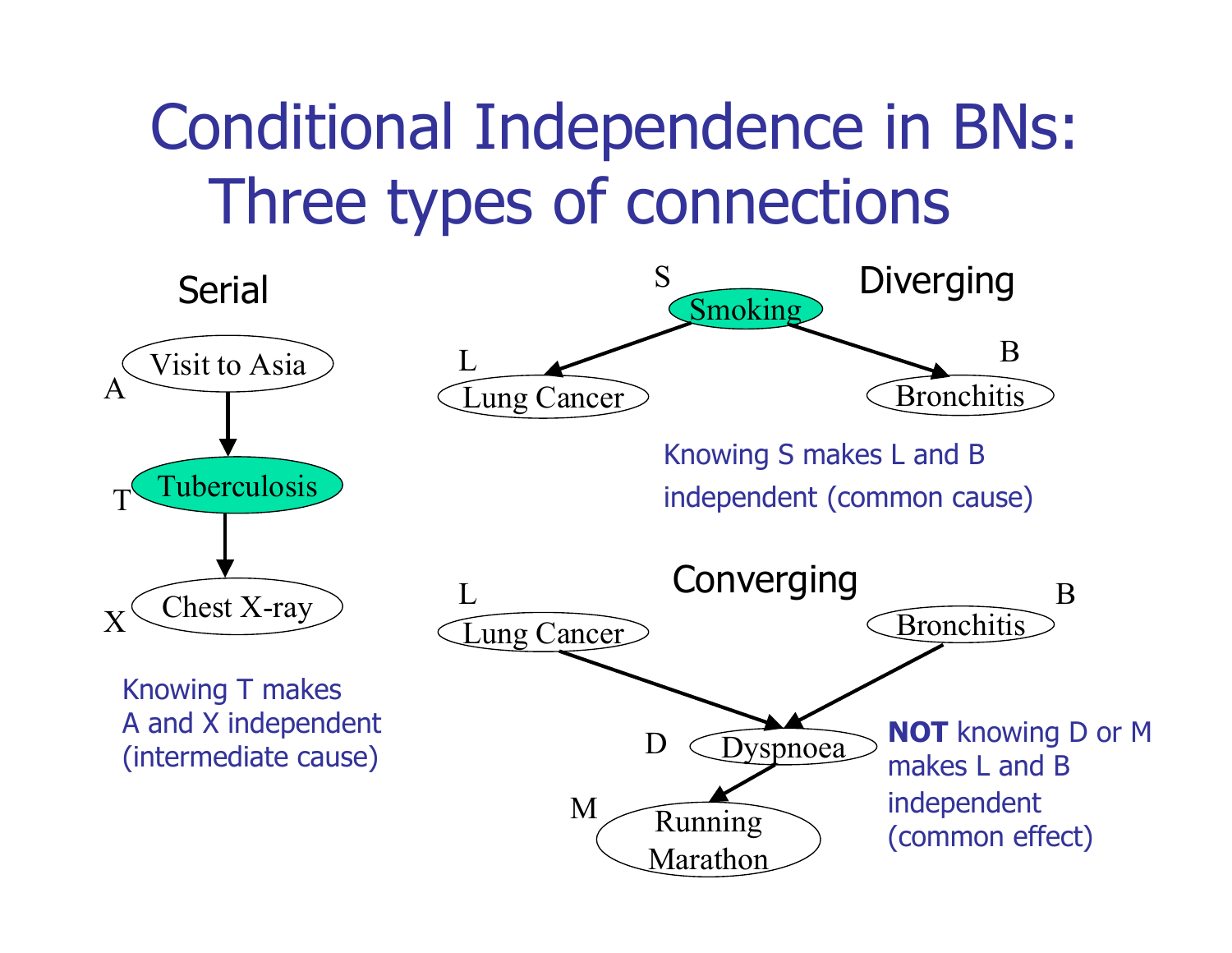# d-separation

Nodes X and Y are *d-separated* if on *any (undirected) path* between X and Y there is some variable Z such that is either

- Z is in a *serial* or *diverging* connection and Z is *known*, or
- Z is in a *converging* connection and neither Z nor any of Z's descendants are known



Nodes X and Y are called *d-connected* if they are not d-separated (there exists an undirected path between X and Y not dseparated by any node or a set of nodes)

If nodes X and Y are *d-separated* by Z, then X and Y are *conditionally independent* given Z (see Pearl, 1988)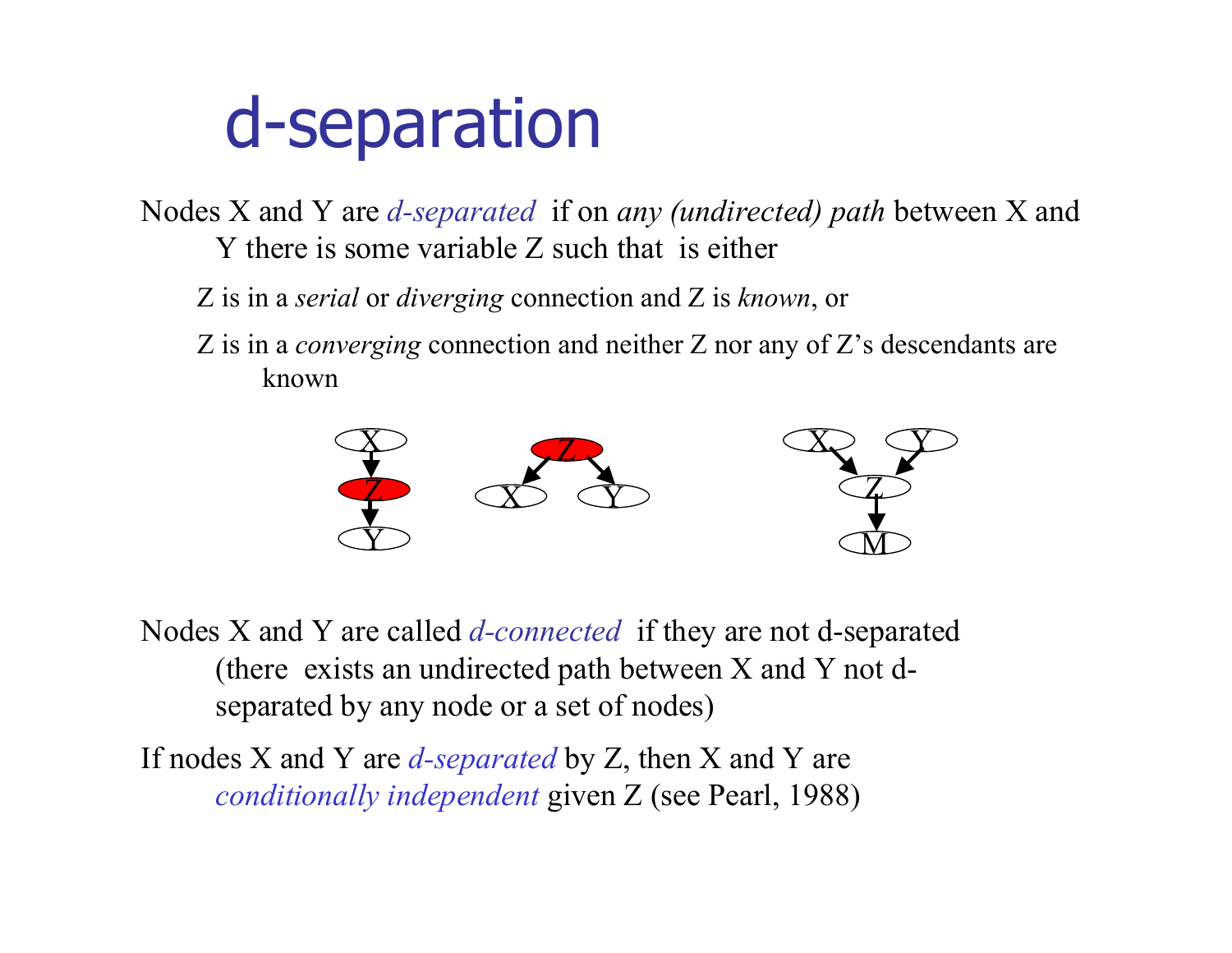# Independence Relations in BN

#### A variable (node) is conditionally independent of its non-descendants given its parents

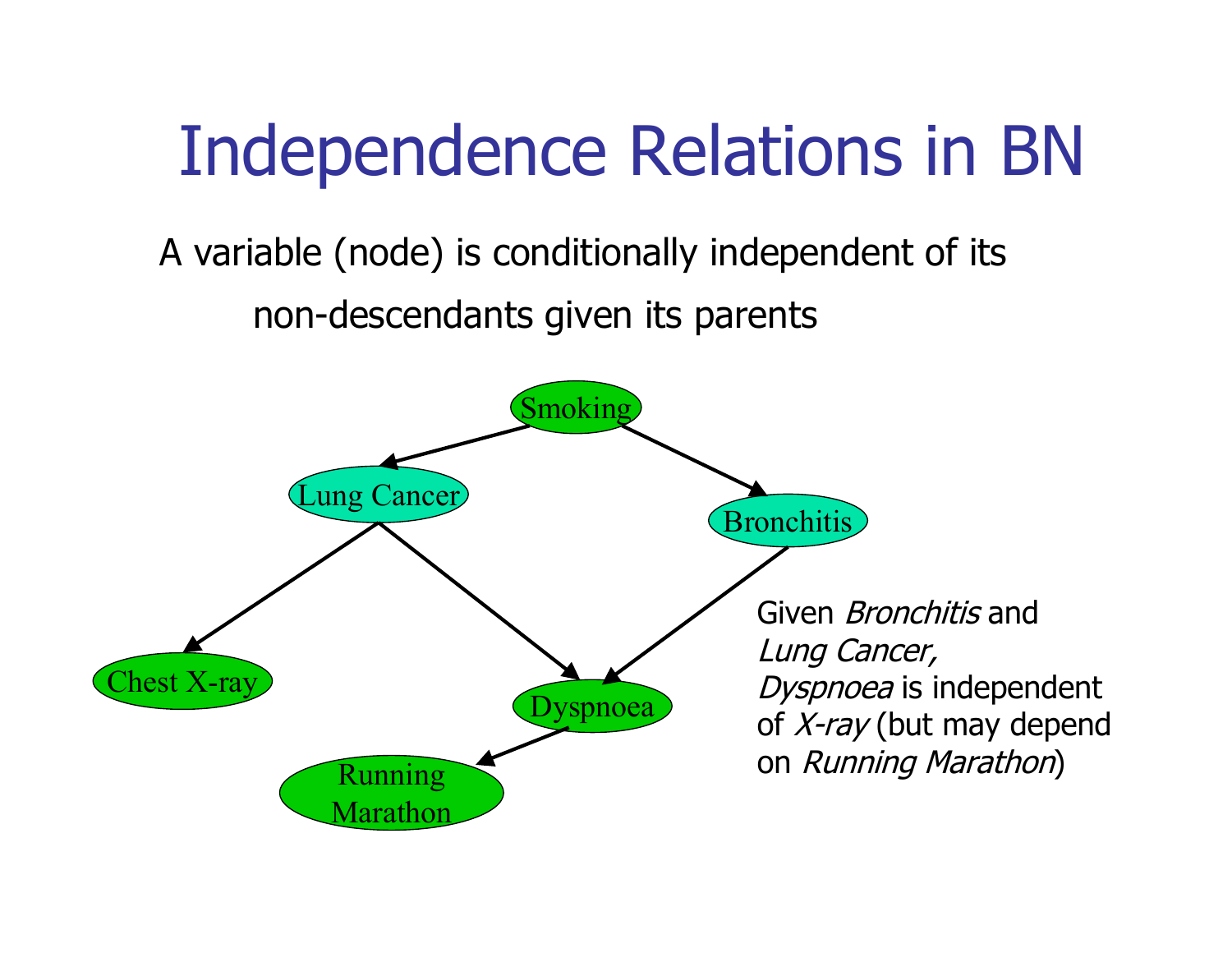Markov Blanket

A node is conditionally independent of ALL other nodes given its *Markov blanket,* i.e. its *parents*, *children*, and "*spouses*'' (parents of common children)

(Proof left as a homework problem  $\circledcirc$ )



[Breese & Koller, 97]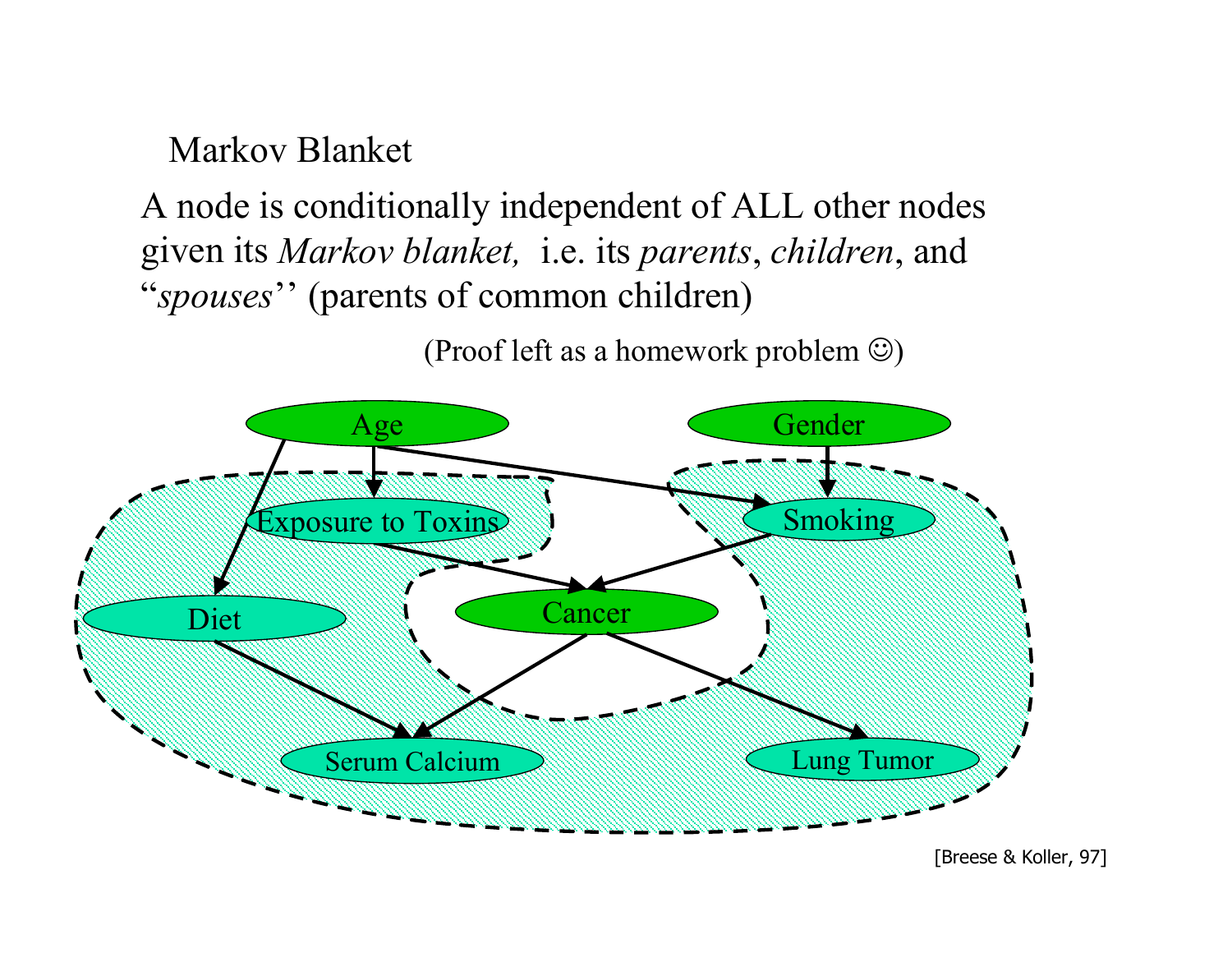### What are BNs useful for?

- $\| \cdot \|$ Diagnosis: P(cause|symptom)=?
- **Prediction: P(symptom|cause)=?**
- *class* **Classification: max P(class data)**
- Π Decision-making (given a cost function)



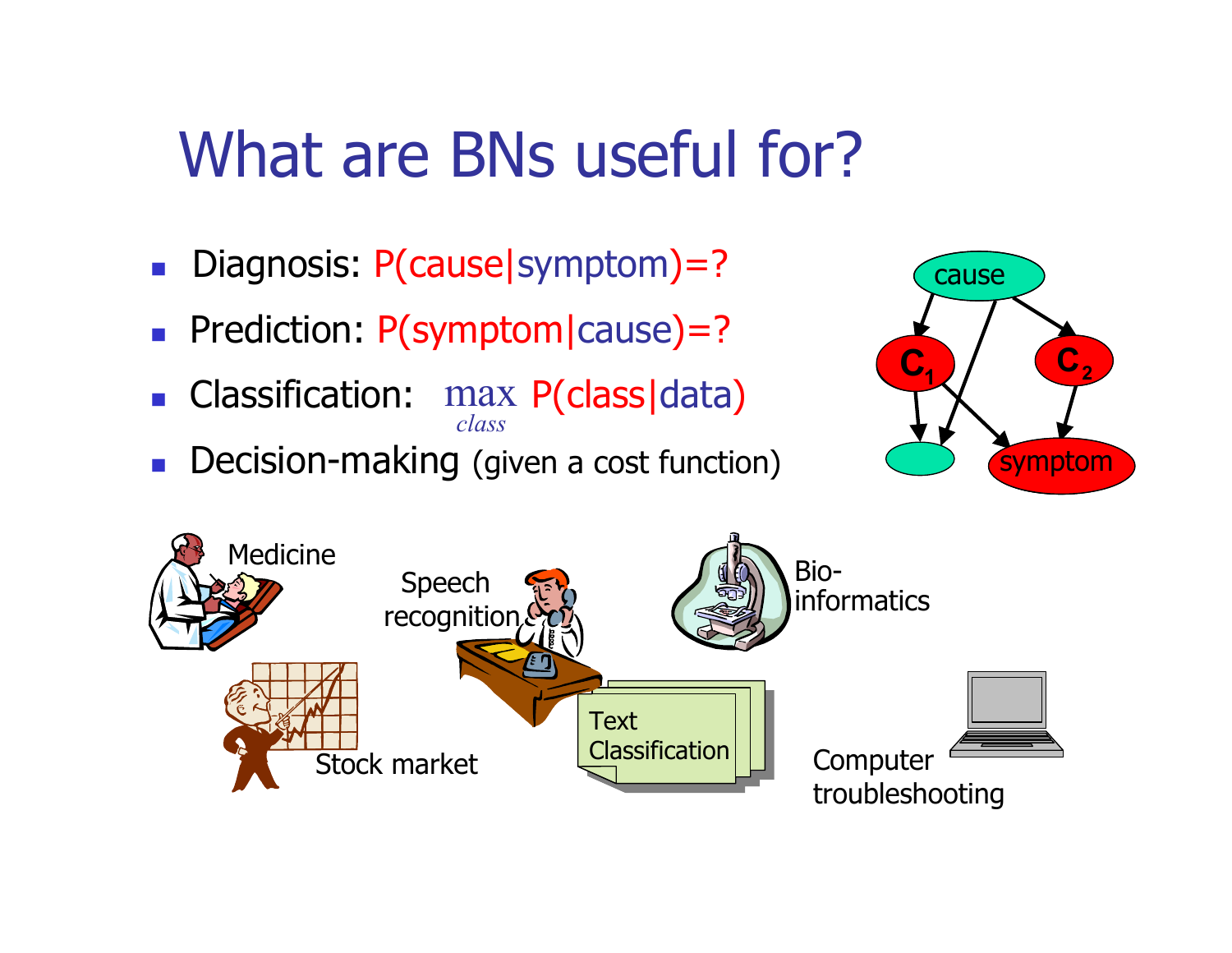# Application Examples

APRI system developed at AT&T Bell Labs

learns & uses Bayesian networks from data to identify customers liable to default on bill payments

NASA Vista system

predict failures in propulsion systems

considers time criticality & suggests highest utility action

dynamically decide what information to show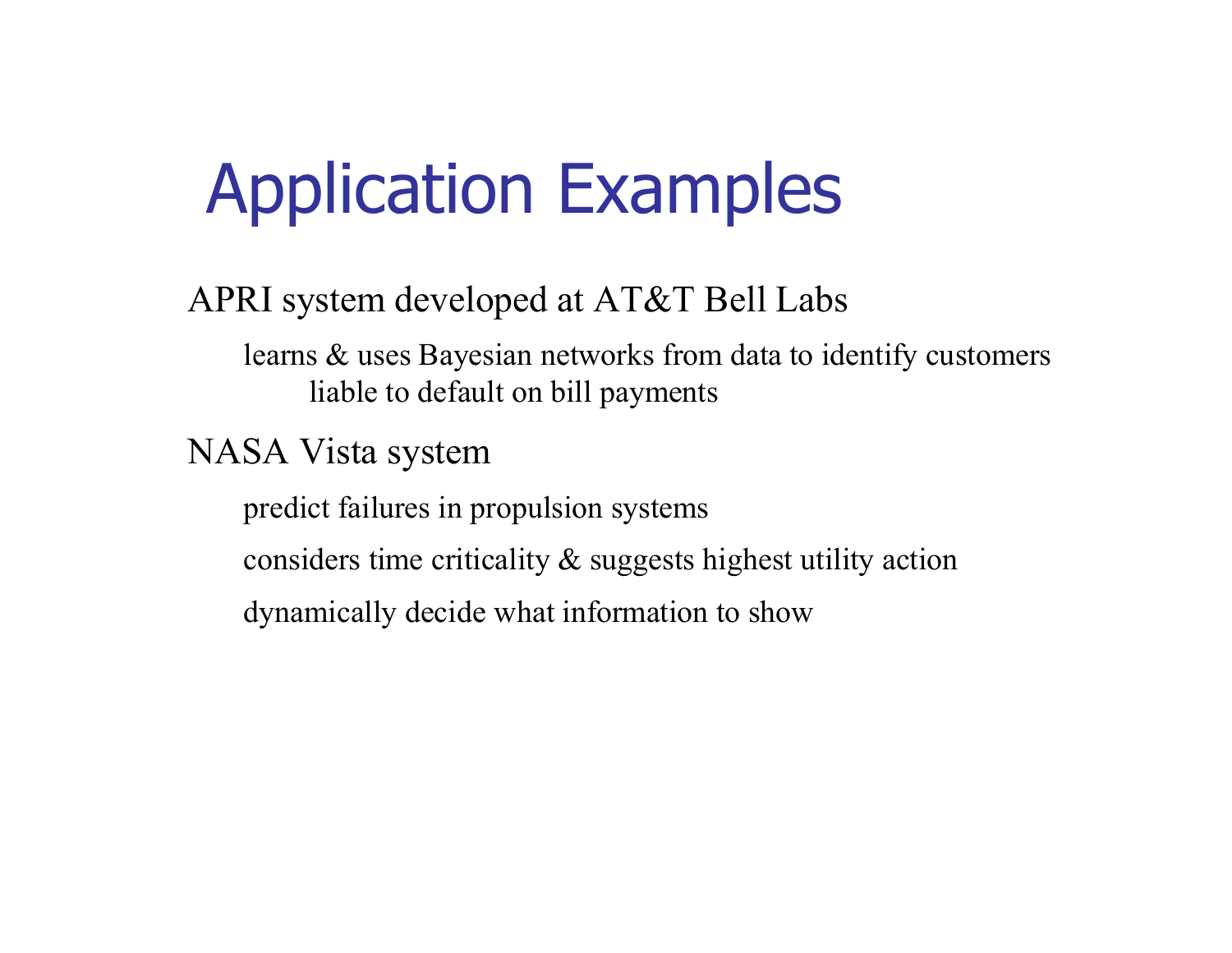# Application Examples

#### Office Assistant in MS Office 97/ MS Office 95

- Extension of Answer wizard
- uses naïve Bayesian networks
- help based on past experience (keyboard/mouse use) and task user is doing currently This is the "smiley face" you get in your MS Office applications

#### Microsoft Pregnancy and Child-Care

- Available on MSN in Health section
- Frequently occurring children's symptoms are linked to expert modules that repeatedly ask parents relevant questions
- Asks next best question based on provided information
- Presents articles that are deemed relevant based on information provided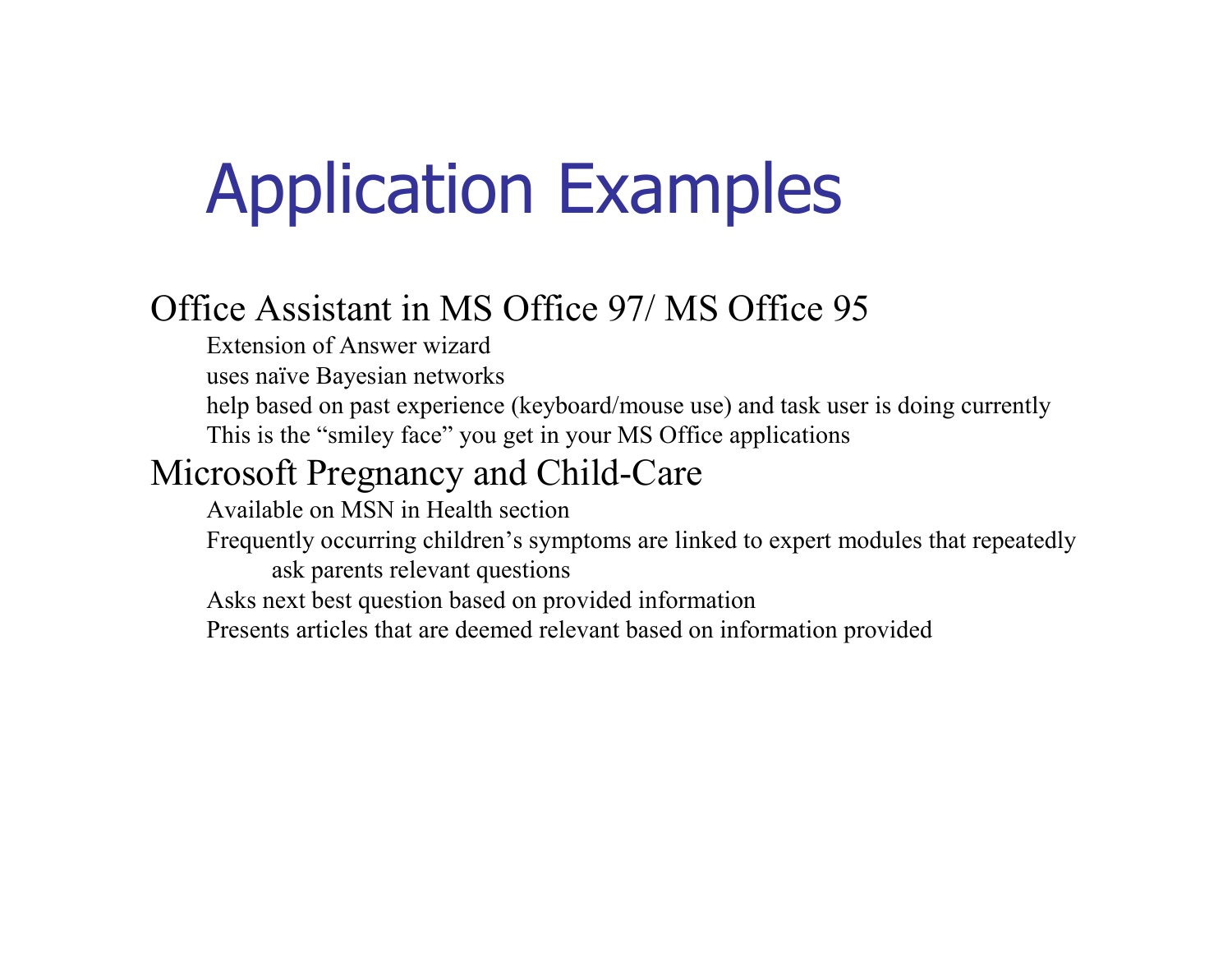#### IBM's systems management applications Machine Learning for Systems @ Watson

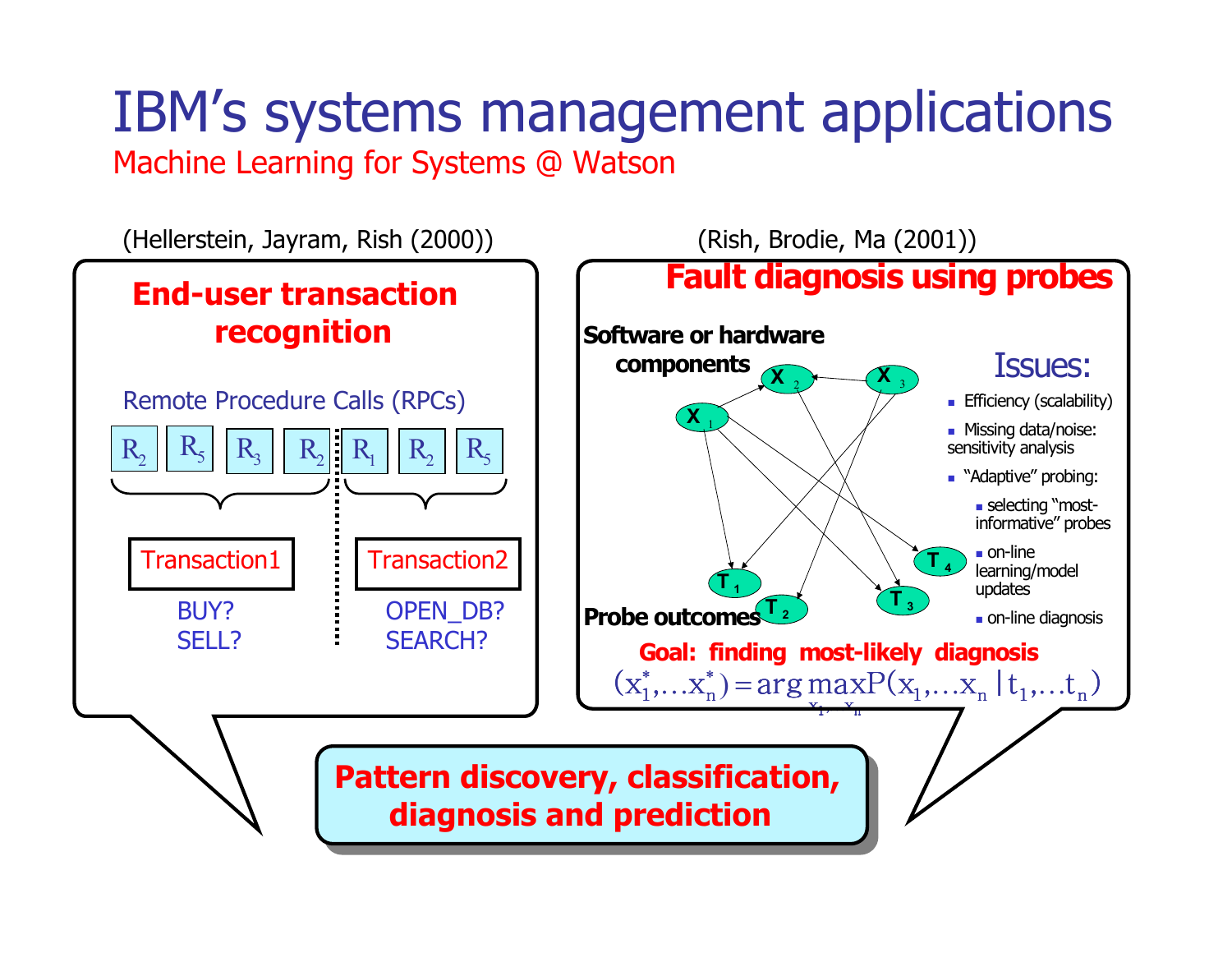# Probabilistic Inference Tasks

**Belief updating:** 

**BEL(X ) P(X <sup>x</sup> | evidence) <sup>i</sup>** <sup>=</sup> **<sup>i</sup>** <sup>=</sup> **<sup>i</sup>**

- **Finding most probable explanation (MPE) x \* argmaxP( x,e) x** =
- **Finding maximum a-posteriory hypothesis**

 $=$  argmax  $\sum$ **X/A a \* k**  $(a_1, \ldots, a_k) = \arg\max_{\overline{a}} \sum P(\overline{x}, e)$   $A \subseteq A$ .<br>hypothesis variables *A* ⊆ *X* :

Finding maximum-expected-utility (MEU) decision

 $(\mathsf{d}_1, ..., \mathsf{d}_k) = \mathsf{arg} \, \mathsf{max} \, \left( \sum_i \mathsf{P}(\overline{\mathbf{x}}, \mathsf{e}) \mathsf{U}(\overline{\mathbf{x}}) \right)$ **X/D d \* k**  $\mathbf{d}_{\mathbf{k}}^*$  = **arg** max  $\sum$   $\mathbf{P}(\overline{\mathbf{x}}, \mathbf{e}) \mathbf{U}(\overline{\mathbf{x}})$   $D \subseteq X$ : decision variables  $(\overline{\mathbf{x}})$  : utility function *U D* ⊆ *X*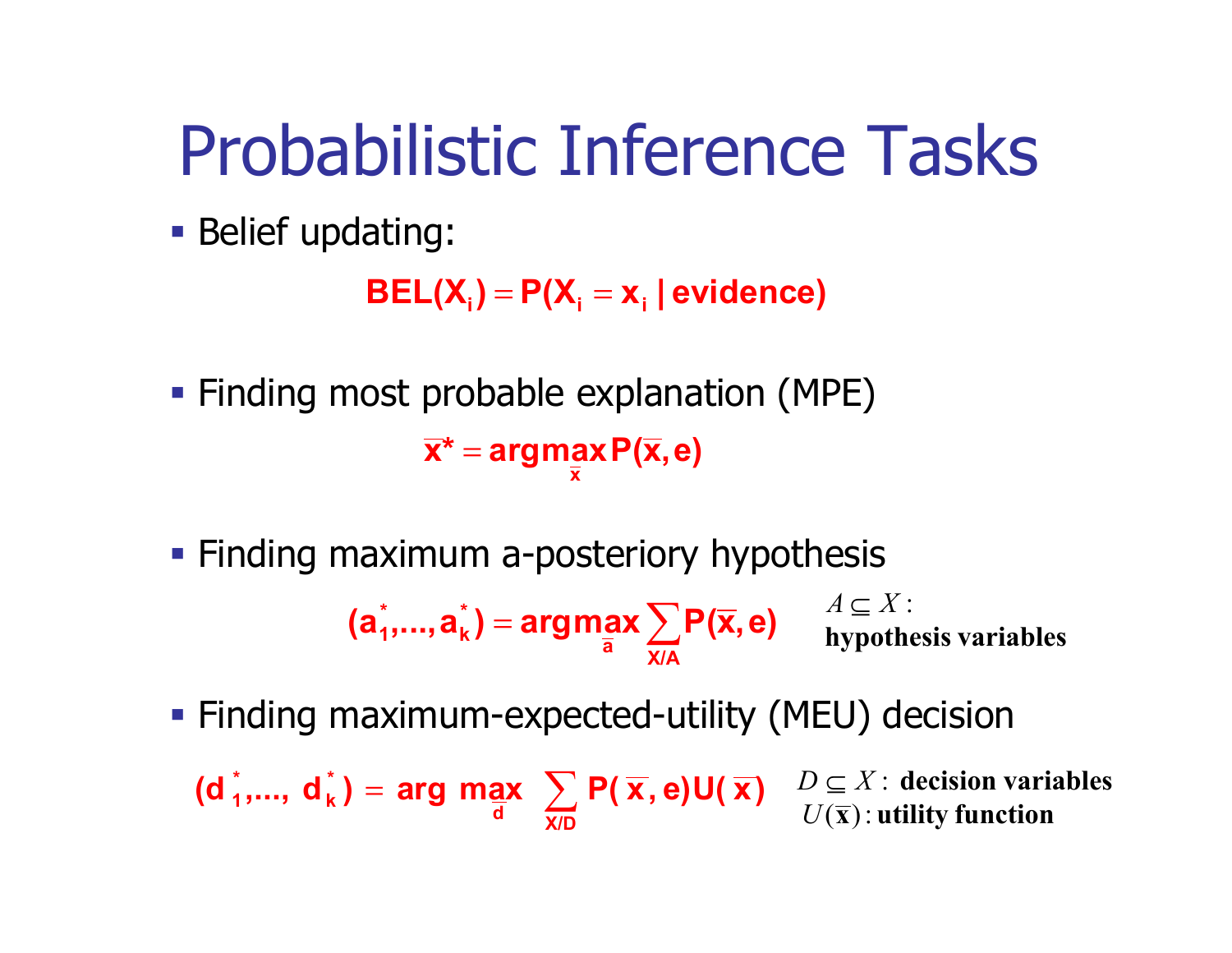### Belief Updating Task: Example



P (smoking dyspnoea=yes ) = ?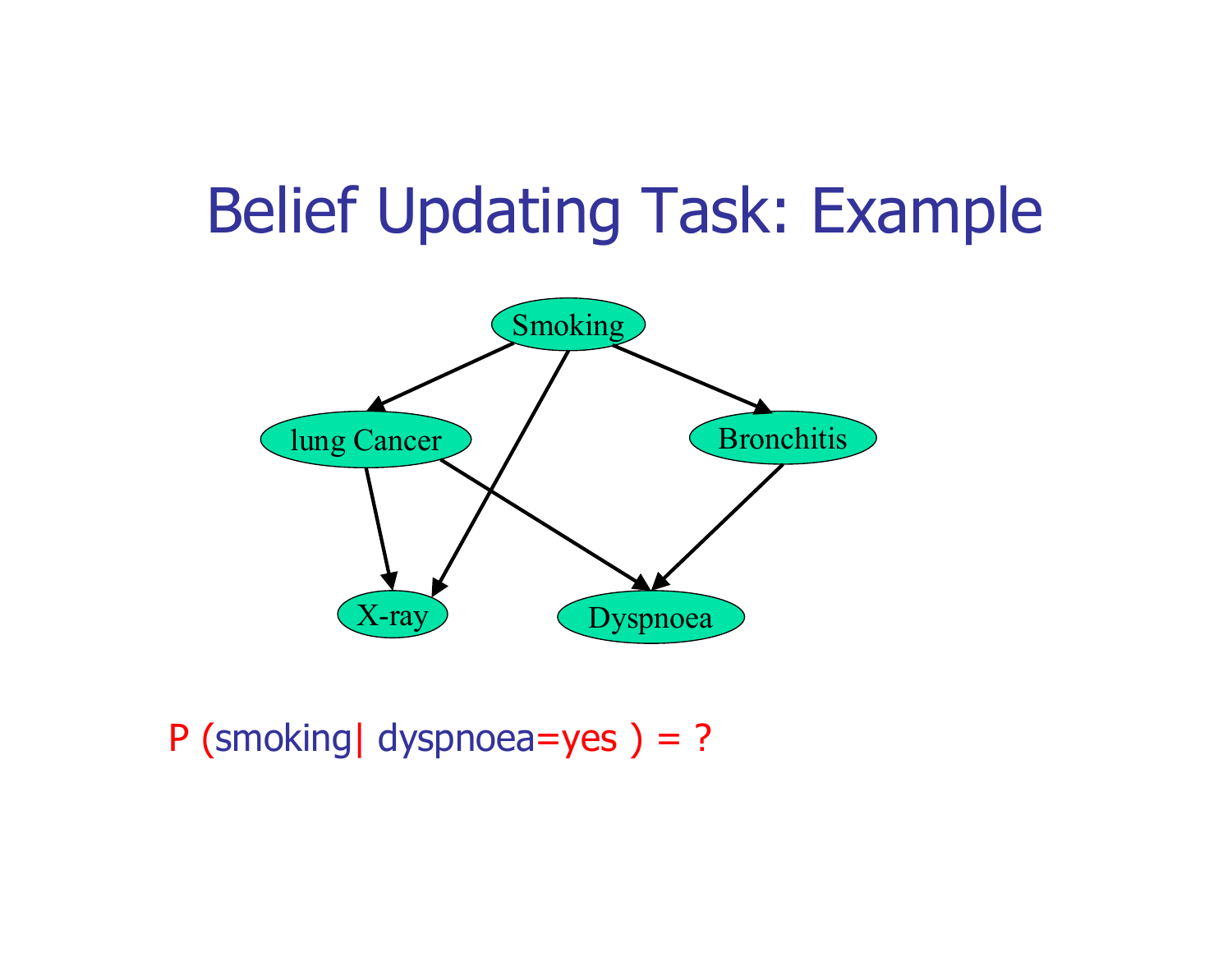### Belief updating: find P(X|evidence)



Efficient inference: variable orderings, conditioning, approximations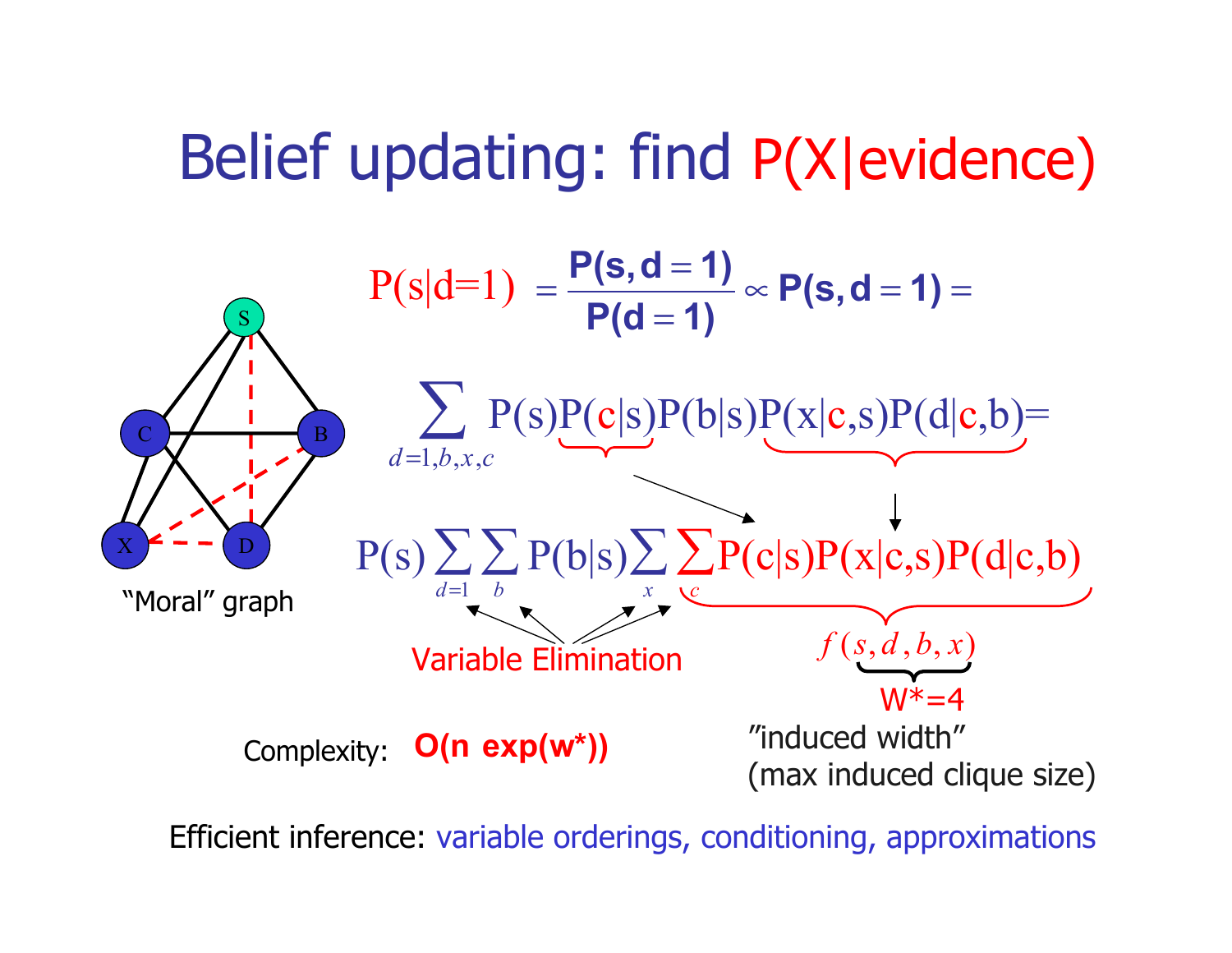## Variable elimination algorithms

(also called "bucket-elimination")

Belief updating: VE-algorithm elim-bel (Dechter 1996)

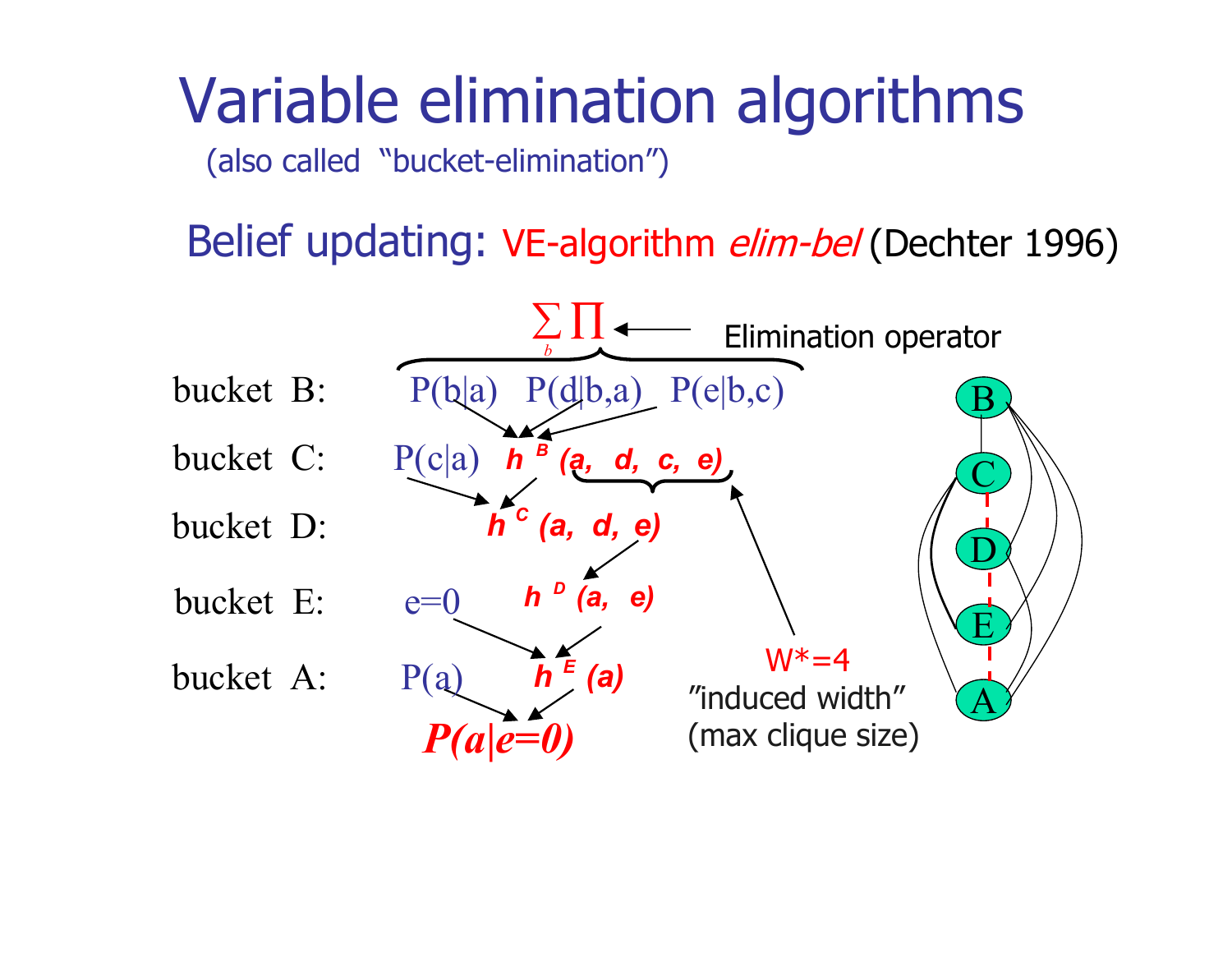Finding *MPE max P(x)* VE-algorithm elim-mpe (Dechter 1996) *x* =<br>=

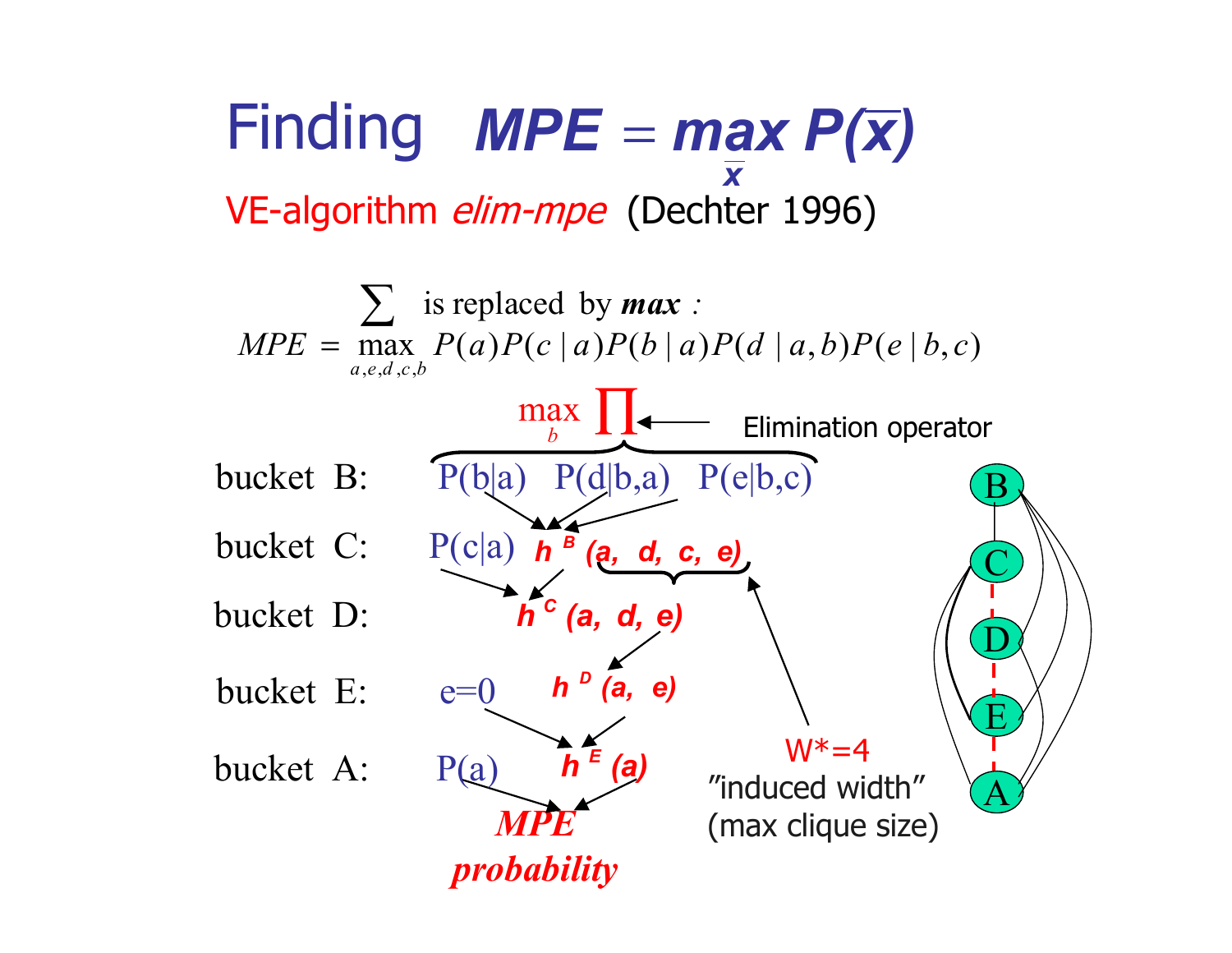## Generating the MPE-solution

- *P(d' | b, <sup>a</sup>' ) P(e' | b, <sup>c</sup>' ) 5. b' arg max P(b | <sup>a</sup>' )* = × *b*  $\times$  PIQ  $^{\circ}$  I D. a  $^{\circ}$  I  $\times$
- *h (a' ,d' ,c, <sup>e</sup>' ) B c 4. <sup>c</sup>' arg max P(c | <sup>a</sup>' )* = ×  $\times$
- *3. d' arg max h (a' ,d,e' ) C d* =
- *2. e'* = *0*
- *1. <sup>a</sup>' arg max P(a) h (a) E*  $=$  arg max  $\bm{r}$ (a)  $\cdot$
- B:  $P(b|a)$   $P(d|b,a)$   $P(e|b,c)$ 
	- C: P(c|a)  $h^B(a, d, c, e)$
	- D: *h (a,d,e) C*
	- E: e=0 *h (a, e) D*
- A:  $P(a)$ *h (a) E a*

*Return (a' ,b' ,c' ,d' ,e' )*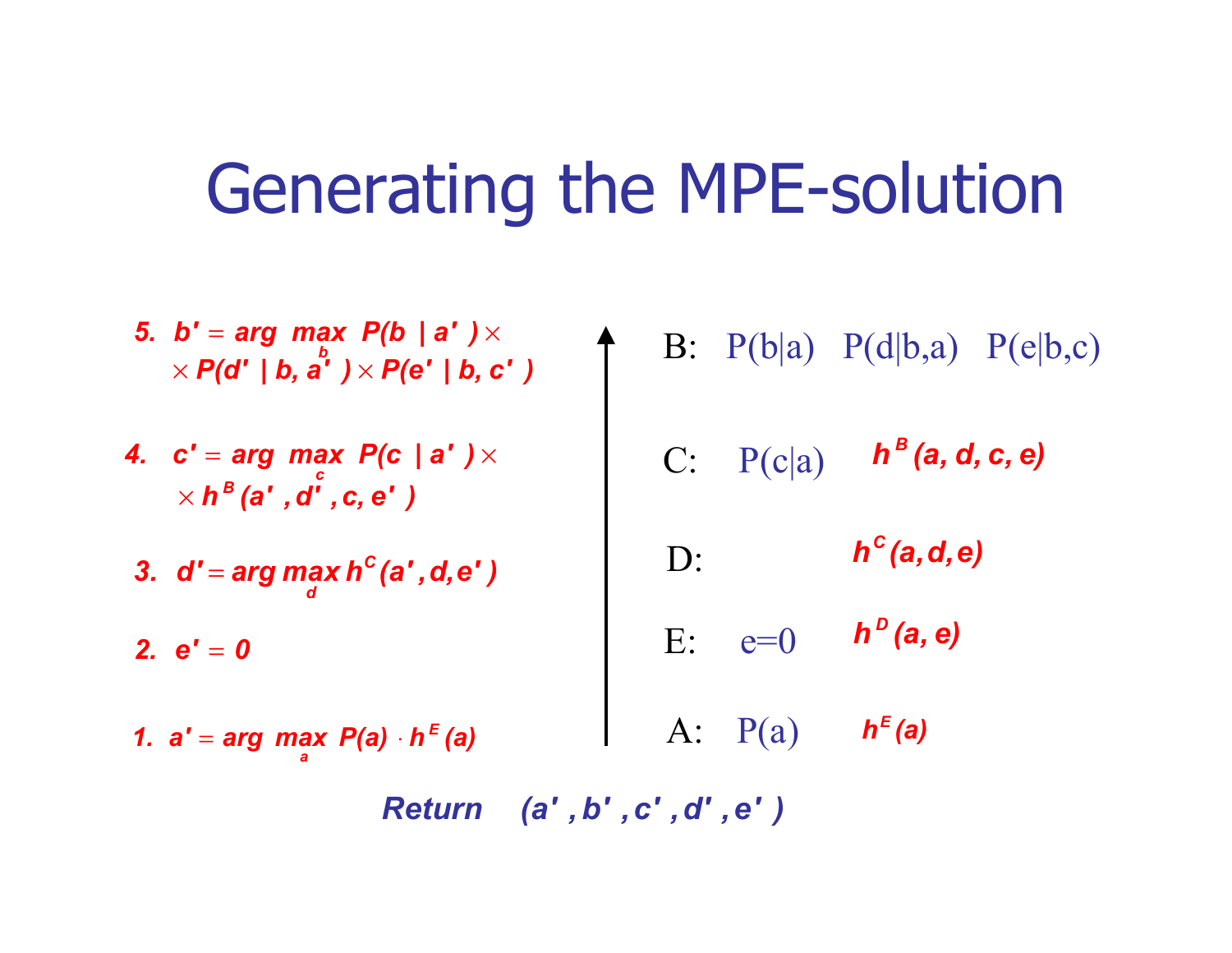#### Complexity of VE-inference:  $O(n \exp(w_o^*))$ *o O n*

Meaning :  $w_o^* + 1 =$  size of largest clique created during inference  $w_o^*$  – the induced width of moral graph along ordering o −

(denoted  $w_o^*$ ). The width of the induced graph G' is called the *induced width* of the graph G earlier neighbors of each node, from last to the first in the ordering. The *induced* graph G' along the ordering o is obtained by recursively connecting The width  $w_0$  of a graph is the maximum width  $w_0(X)$  among all nodes. of nodes preceding X in the ordering and connected to X (*earlier neighbors*). The width  $w_0(X)$  of a variable X in graph G along the ordering o is the number



**Ordering is important! But finding min-w\* ordering is NP- hard… Inference is also NP-hard in general case [Cooper].**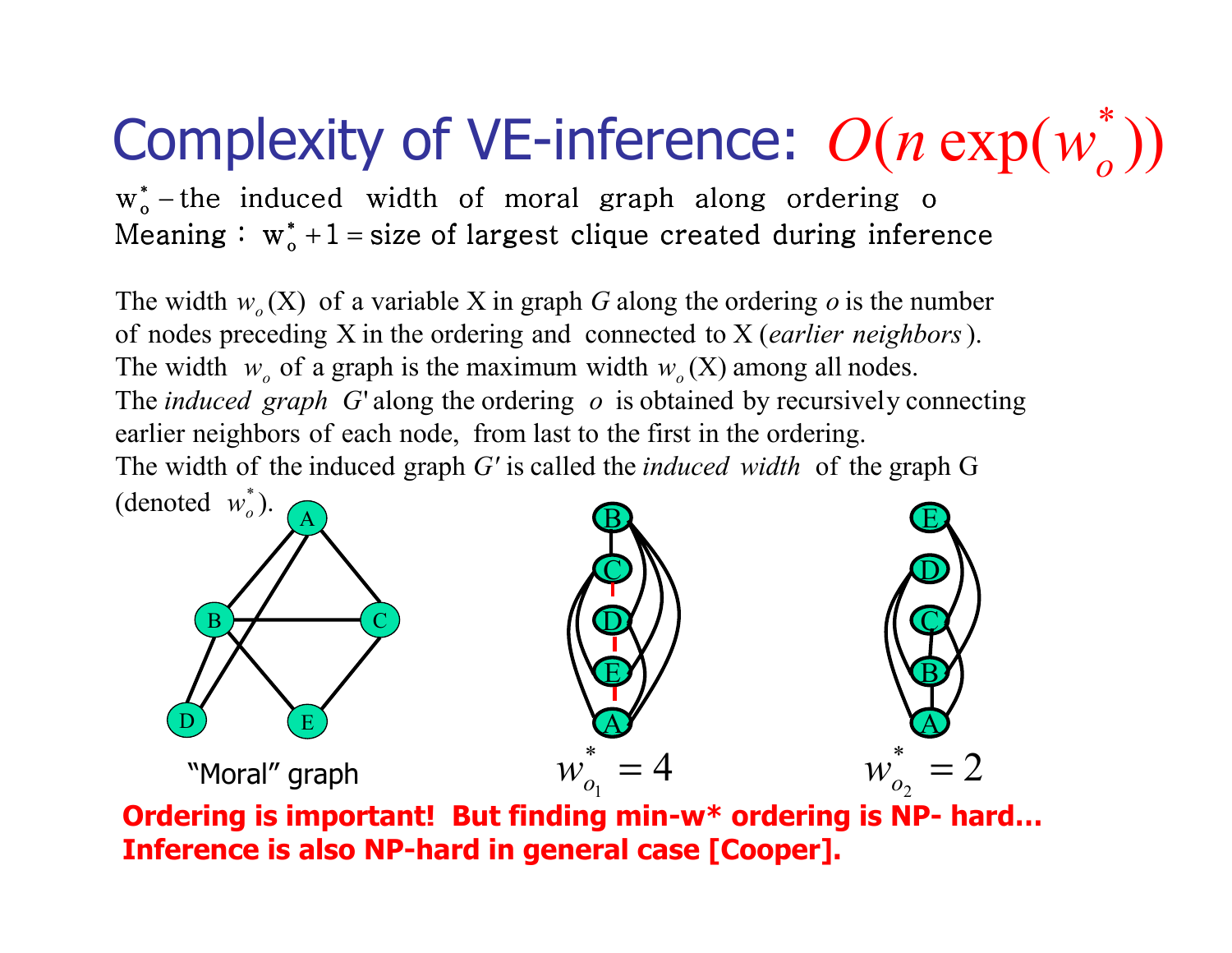### Learning Bayesian Networks

- **Combining domain expert** knowledge with data
- **Efficient representation and** inference







- **Incremental learning:**  $P(H)$   $\pi$  or
- Handling missing data: **<1.3 2.8 ?? 0 1 >**
- **Learning causal relationships: S**  $\, C \,$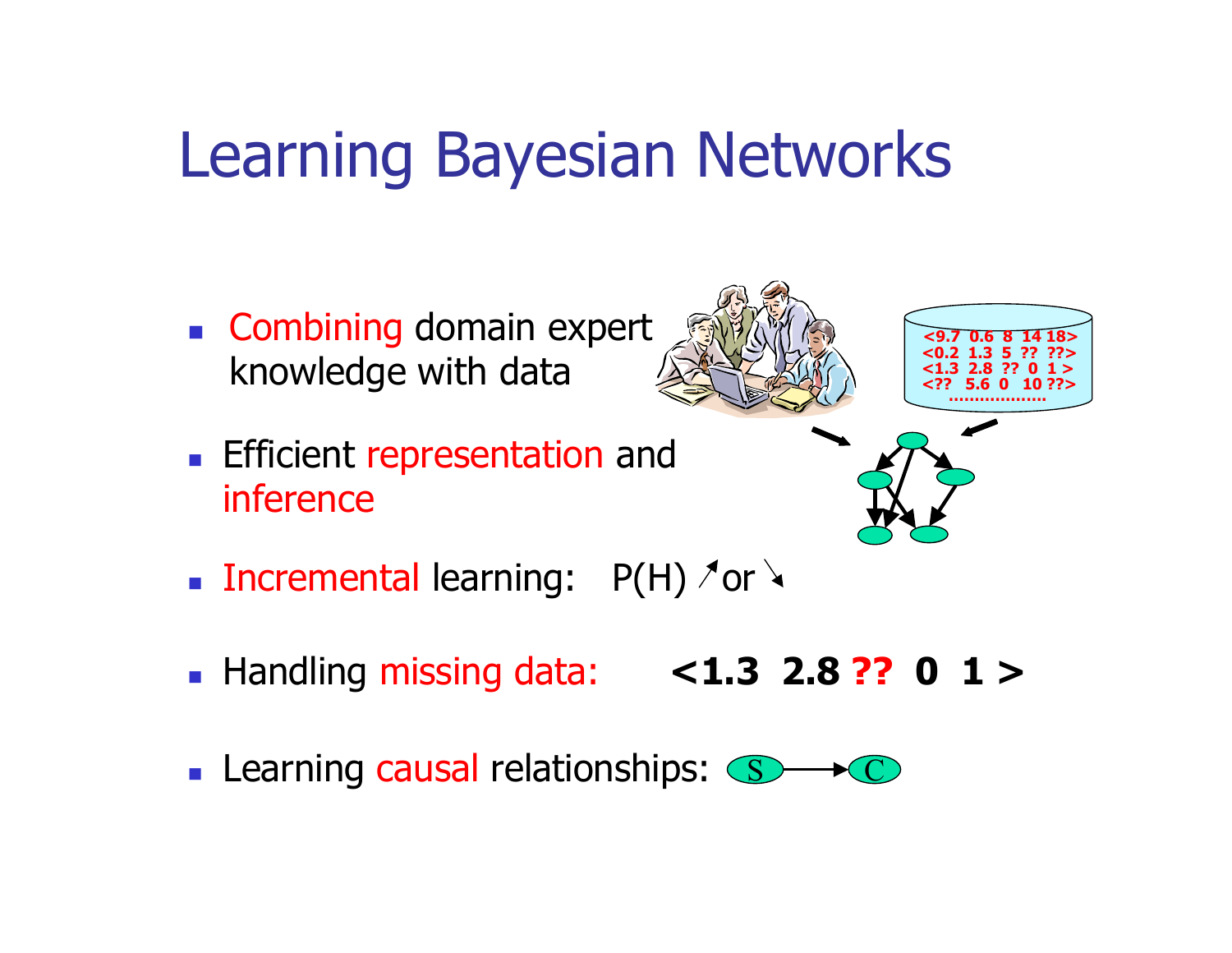#### Learning tasks: four main cases

- $\sim$ **EXALLE Known graph** – learn parameters
	- Complete data: parameter estimation (ML, MAP)
	- Incomplete data:

non-linear parametric optimization (gradient descent, EM)



 $\left\vert \psi_{\pm}\right\vert$ **u** Unknown graph –learn graph and parameters

#### Complete data:

optimization (search in space of graphs)

Incomplete data: structural EM, mixture models

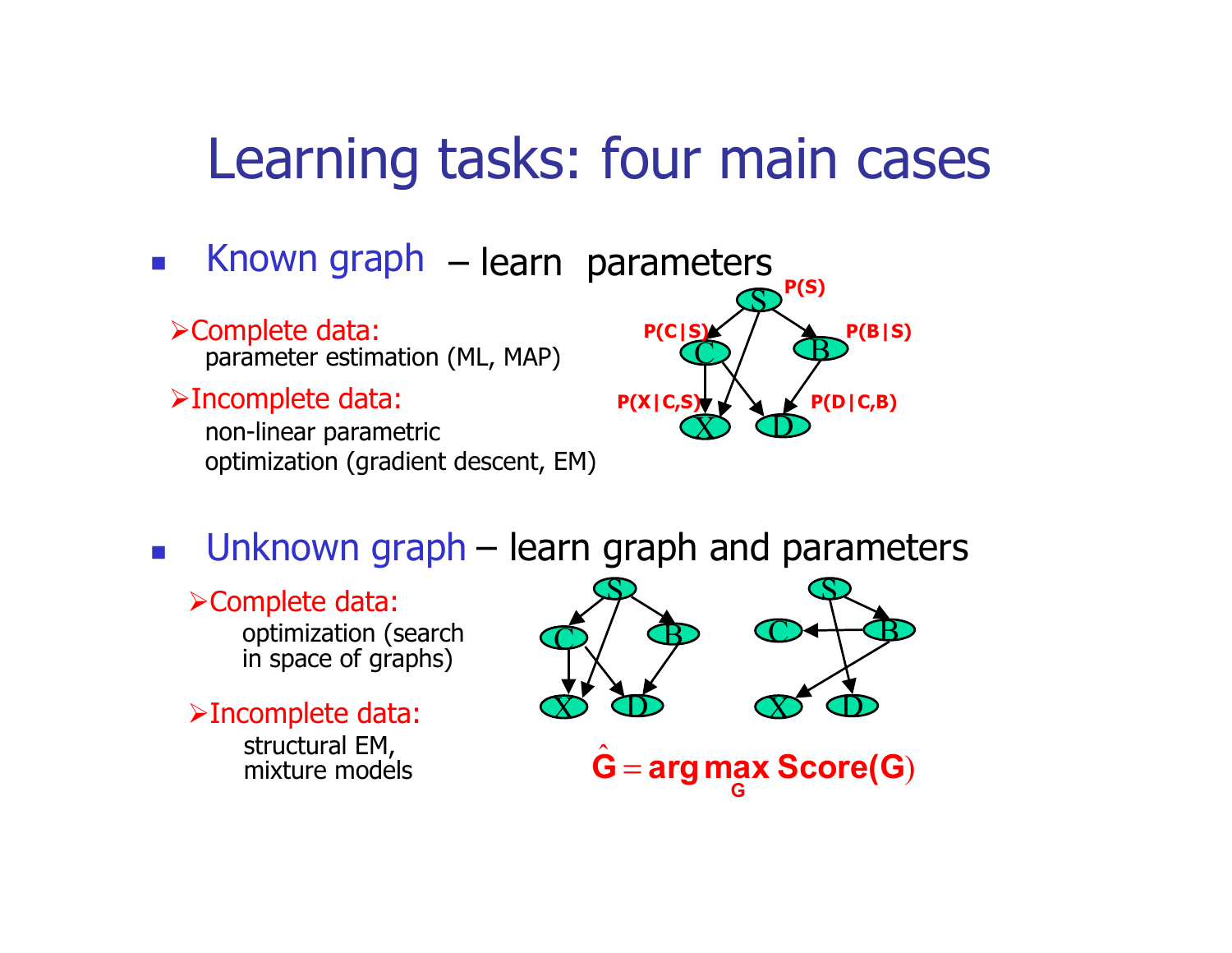### Learning Parameters: complete data (overview)

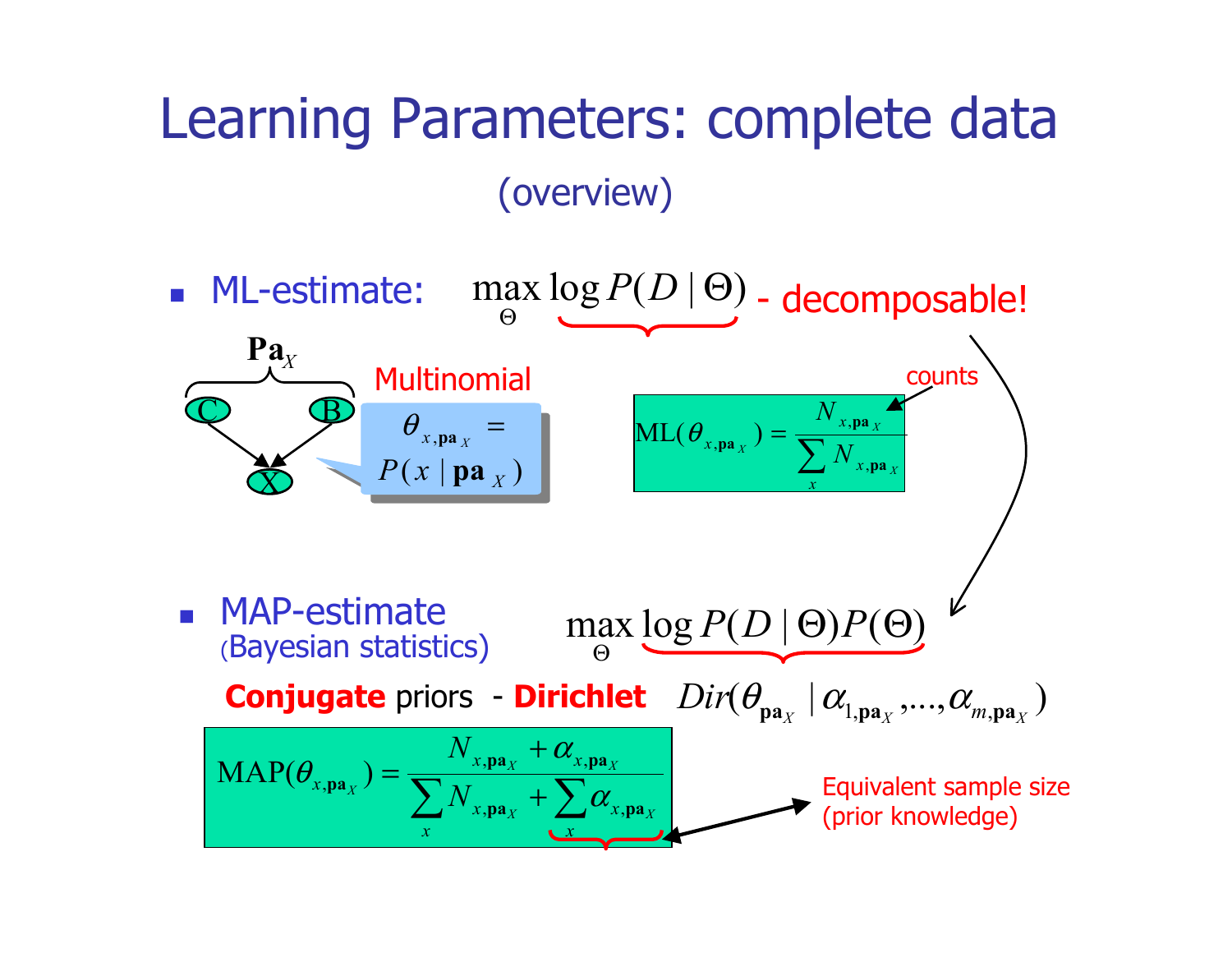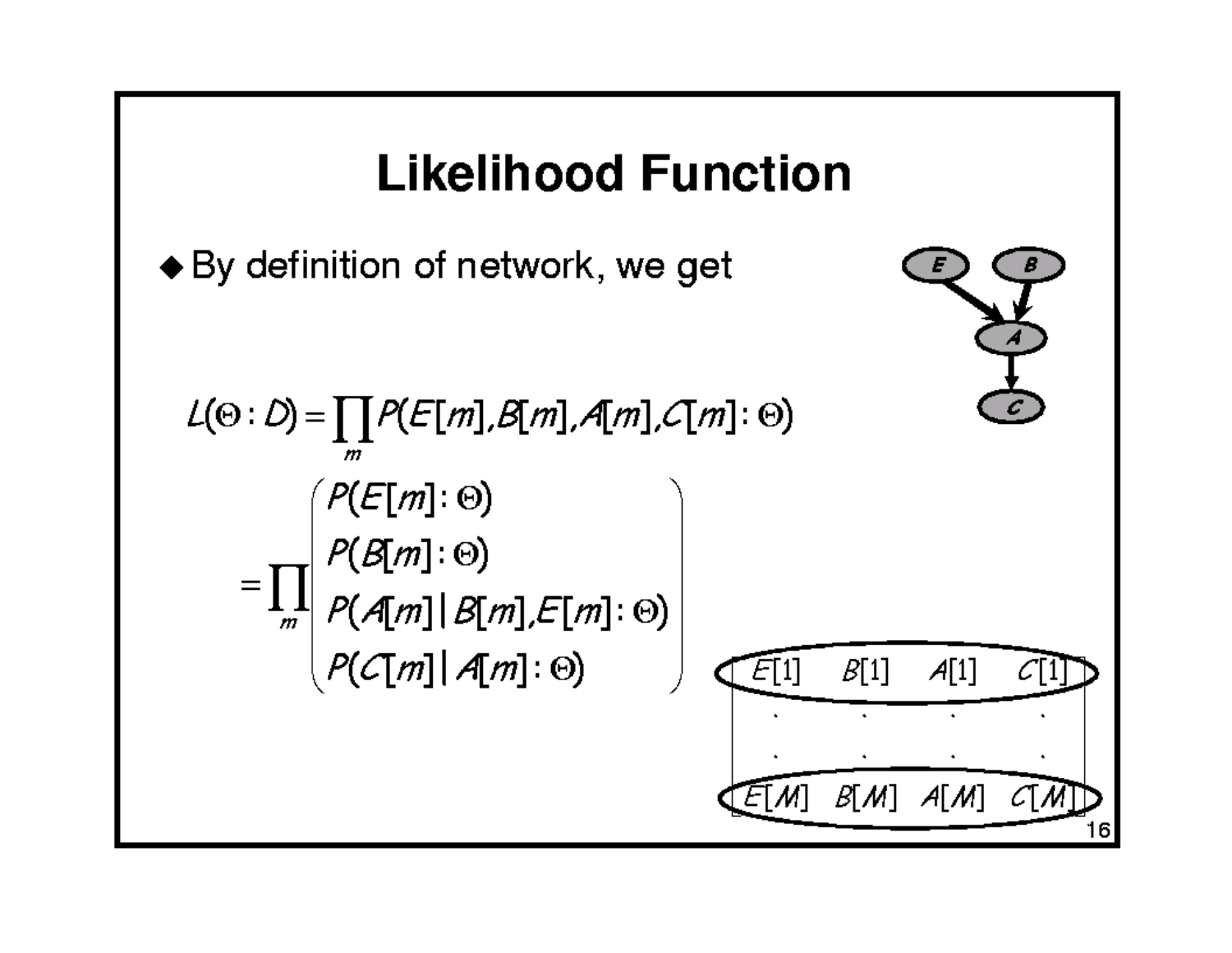**Newtoning terms, we get**

\n**Newtoning terms, we get**

\n
$$
\mathbf{L}[P(E[m], R[m], C[m]) \cap \mathbf{L}[P(m] : \Theta)
$$

\n
$$
\mathbf{L}[P(R[m]: \Theta)
$$

\n
$$
\mathbf{L}[P(R[m]: \Theta)
$$

\n
$$
\mathbf{L}[P(R[m]: \Theta)
$$

\n
$$
\mathbf{L}[P(R[m]: \Theta)
$$

\n
$$
\mathbf{L}[P(R[m][R[m], C])]
$$

\n
$$
\mathbf{L}[P(R[m][R[m], C])]
$$

\n
$$
\mathbf{L}[P(R[m][R[m], C])]
$$

\n
$$
\mathbf{L}[P(R[m][R[m], C])]
$$

\n
$$
\mathbf{L}[P(R[m][R[m], C])]
$$

\n
$$
\mathbf{L}[P(R[m][R[m], C])]
$$

\n
$$
\mathbf{L}[P(R[m][R[m], C])]
$$

\n
$$
\mathbf{L}[P(R[m][R[m], C])]
$$

\n
$$
\mathbf{L}[P(R[m][R[m], C])]
$$

г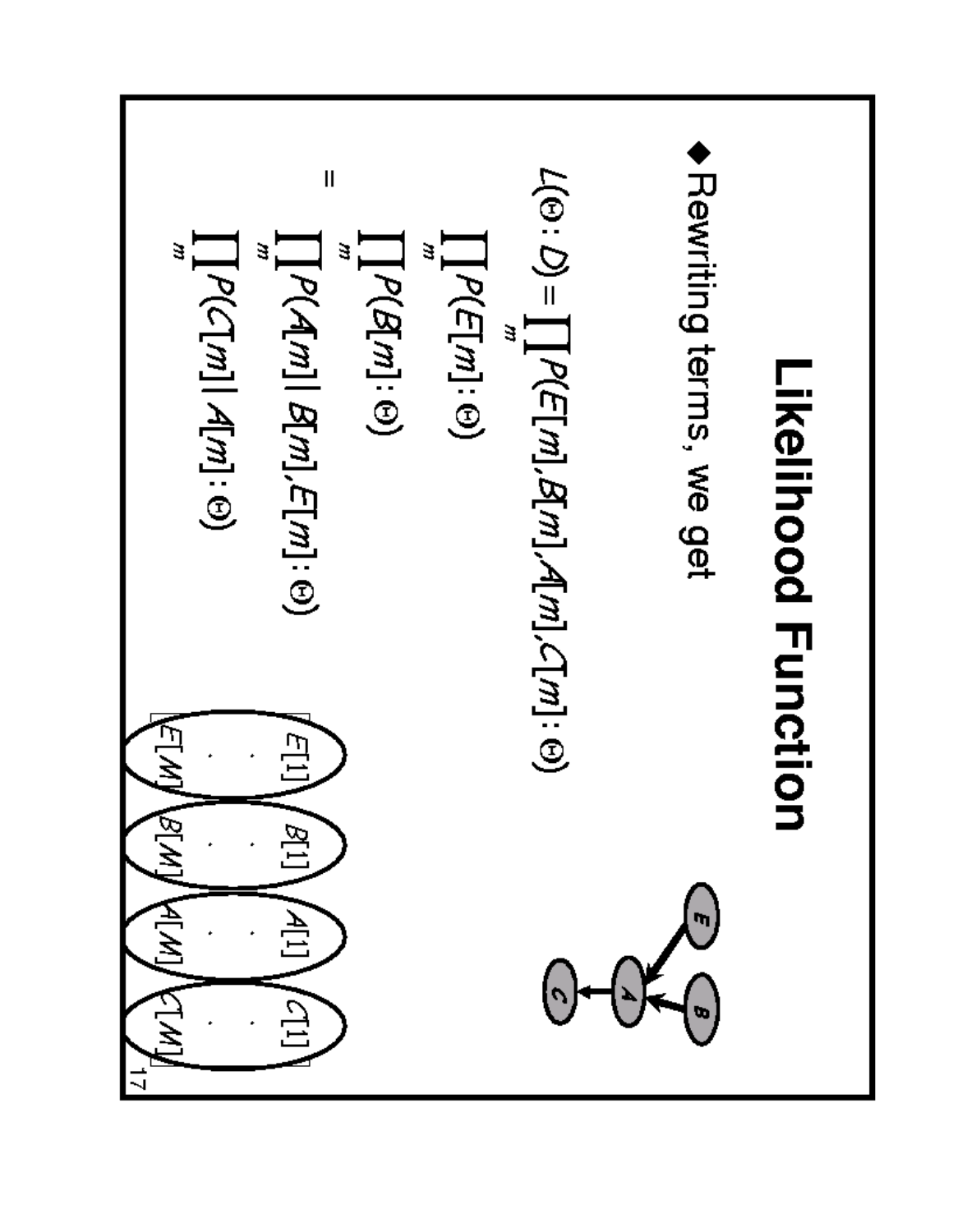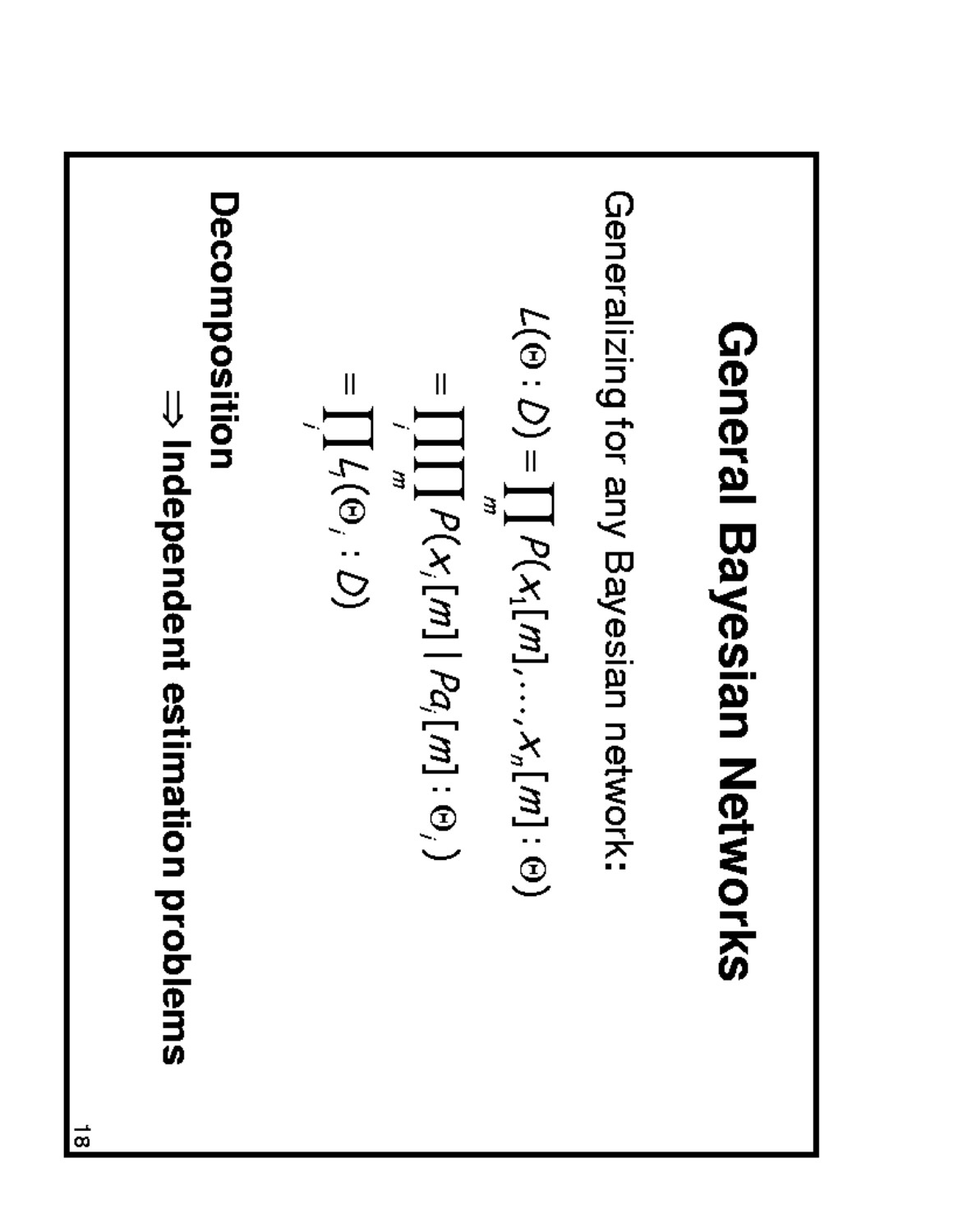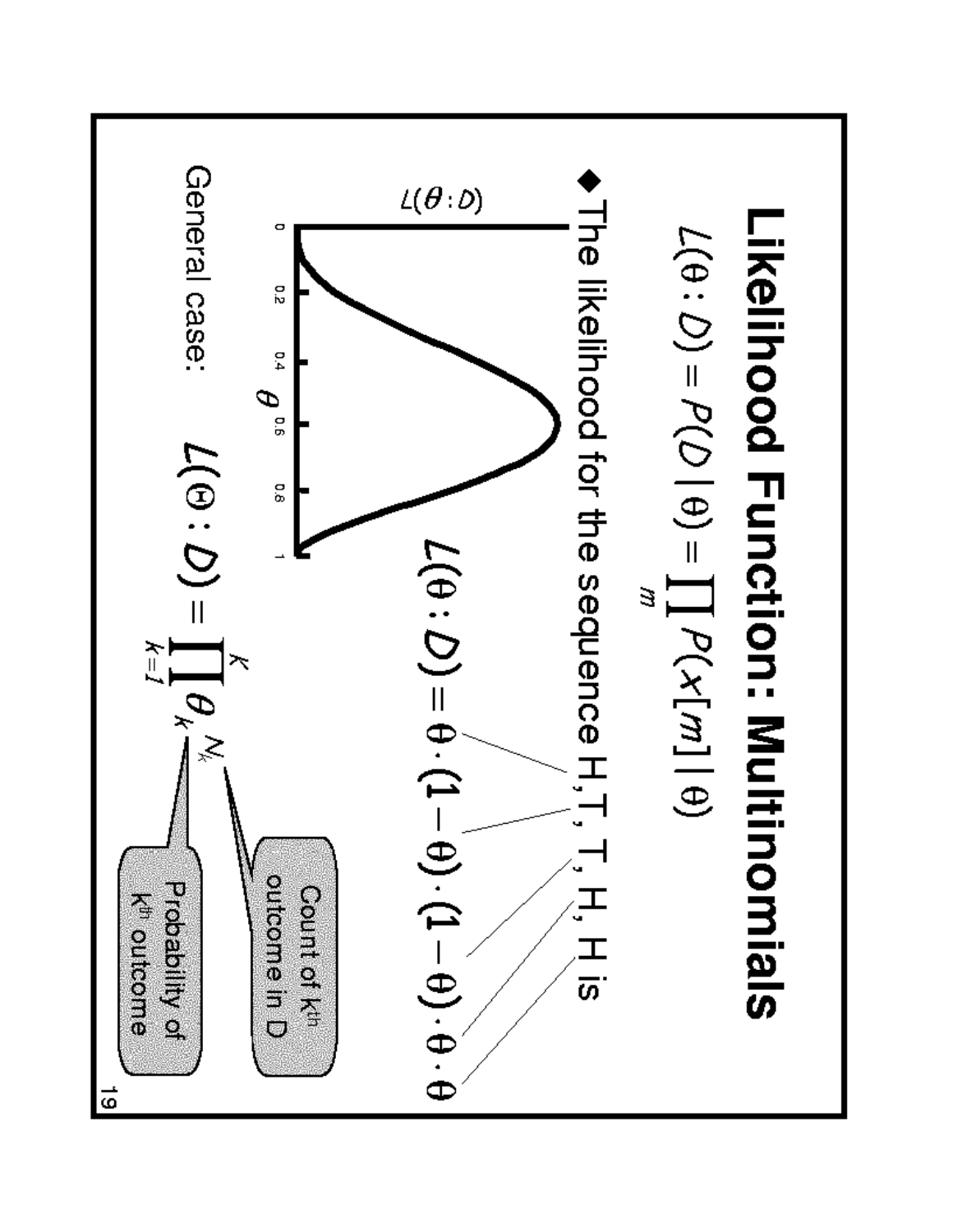\n- • Recall that the likelihood function is
\n- • Dirichlet **Priots**
\n- • 
$$
L(\Theta: D) = \prod_{k=1}^{K} \theta_k^{N_k}
$$
\n- → the prior with hyperparameters  $\alpha_{f}, \ldots, \alpha_K$
\n- → the posterior has the same form, with
\n- → the posterior has the same form, with
\n- → the posterior has the same form, with
\n- → the posterior has the same form, with
\n- →  $P(\Theta | D) \propto P(\Theta) P(D | \Theta) \propto \prod_{k=1}^{K} \theta_k^{m_k - 1} \prod_{k=1}^{K} \theta_k^{m_k - 1} \prod_{k=1}^{K} \theta_k^{m_k + N_k - 1}$
\n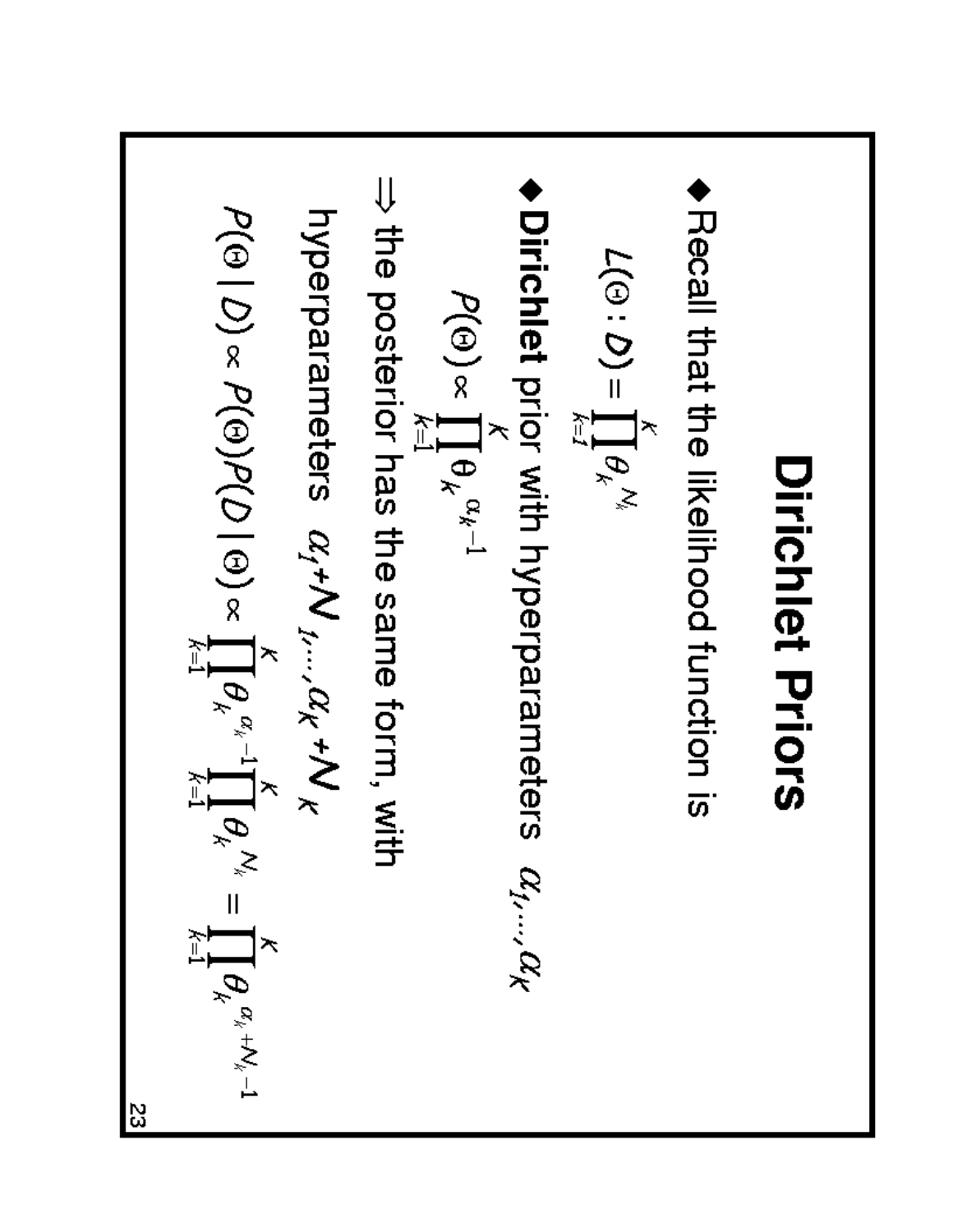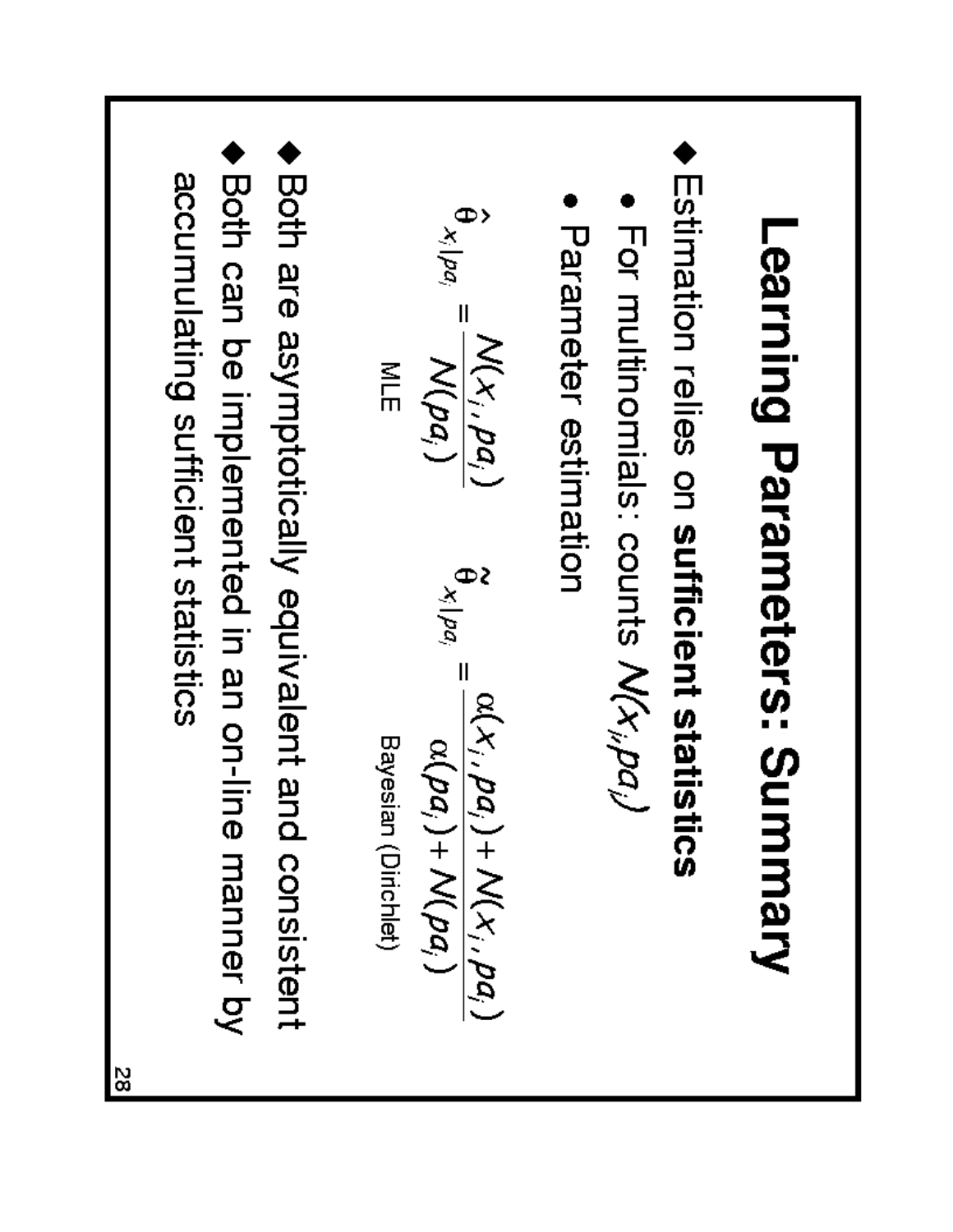### Learning Parameters: incomplete data

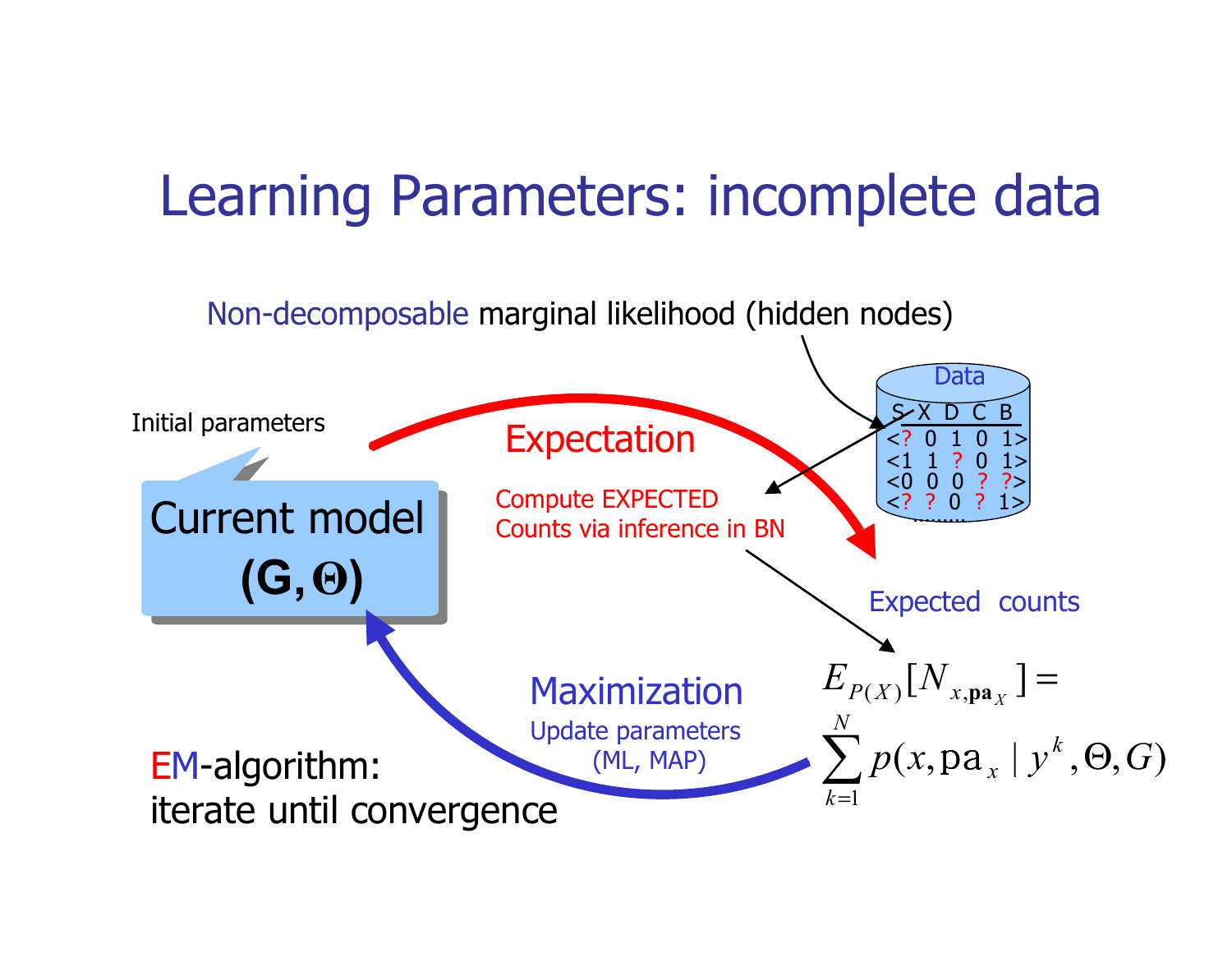### Learning graph structure

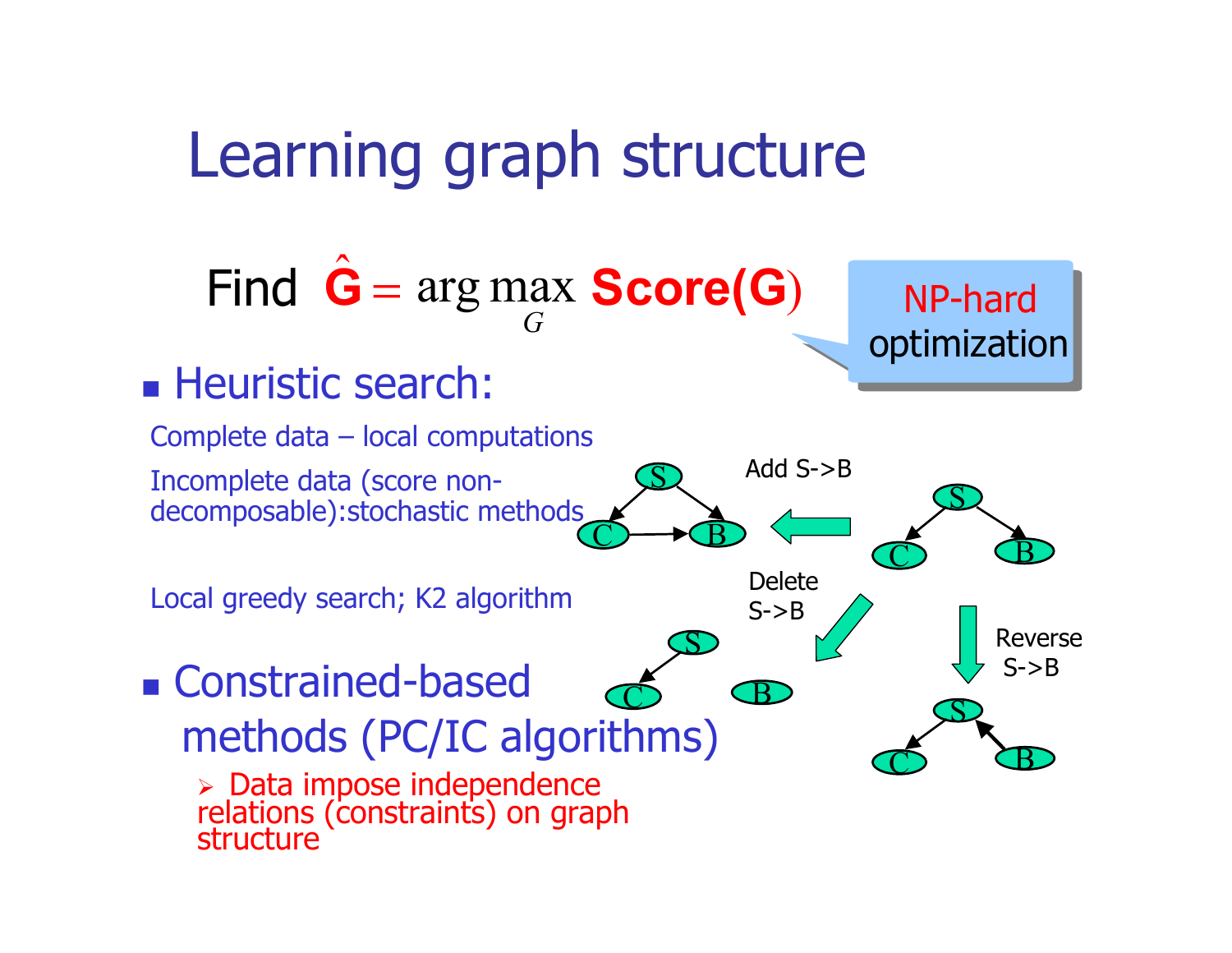## Scoring function: Minimum Description Length (MDL)

**Example 19 and Septem** Learning  $\Leftrightarrow$  data compression



- **College** Other: MDL = -BIC (Bayesian Information Criterion)
- Bayesian score (BDe) - asymptotically equivalent to MDL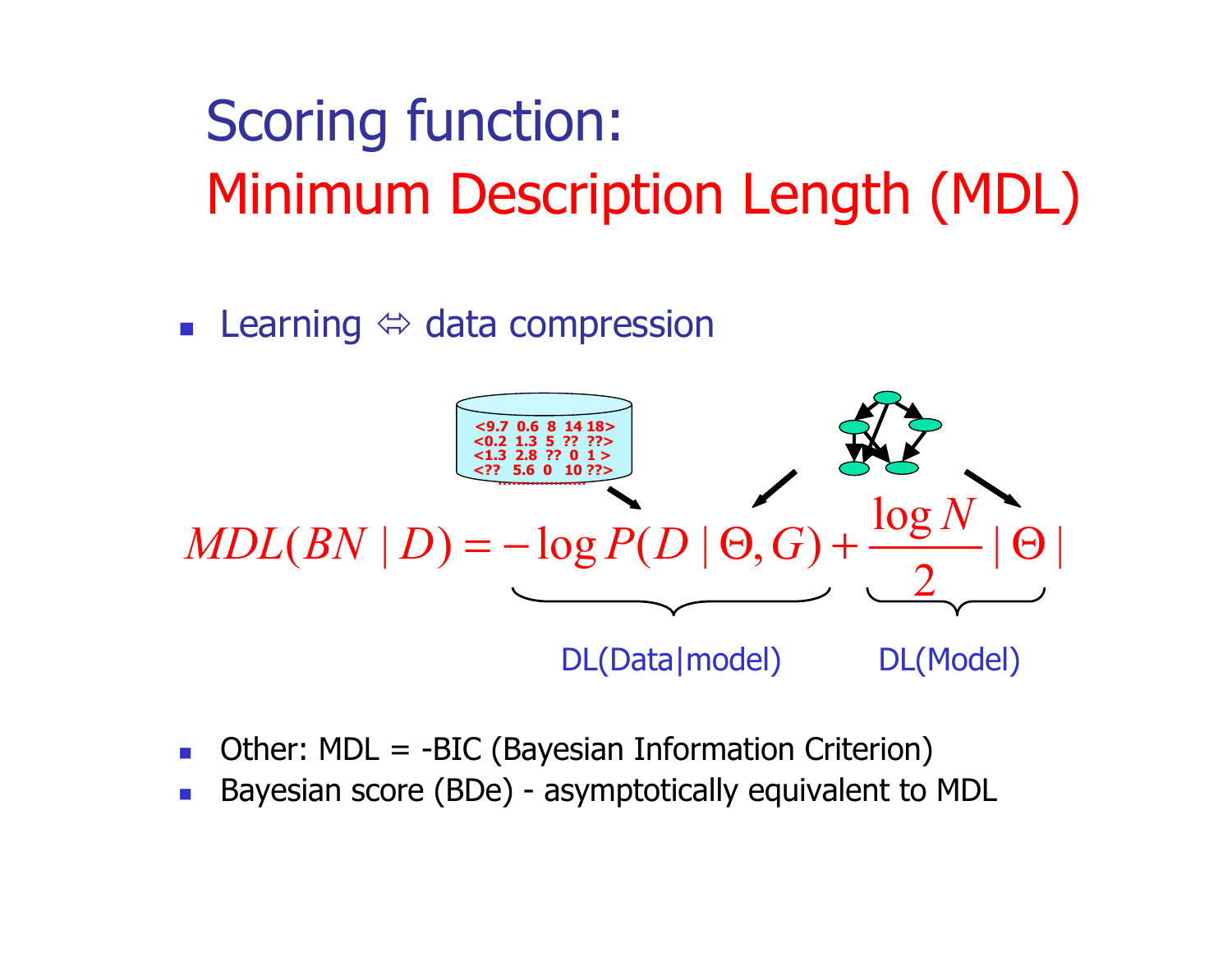### Model selection trade-offs



**Various approximations between the two extremes**

#### **TAN:**

tree-augmented Naïve Bayes [Friedman et al. 1997]

Based on Chow-Liu Tree Method (CL) for learning trees [Chow-Liu, 1968]

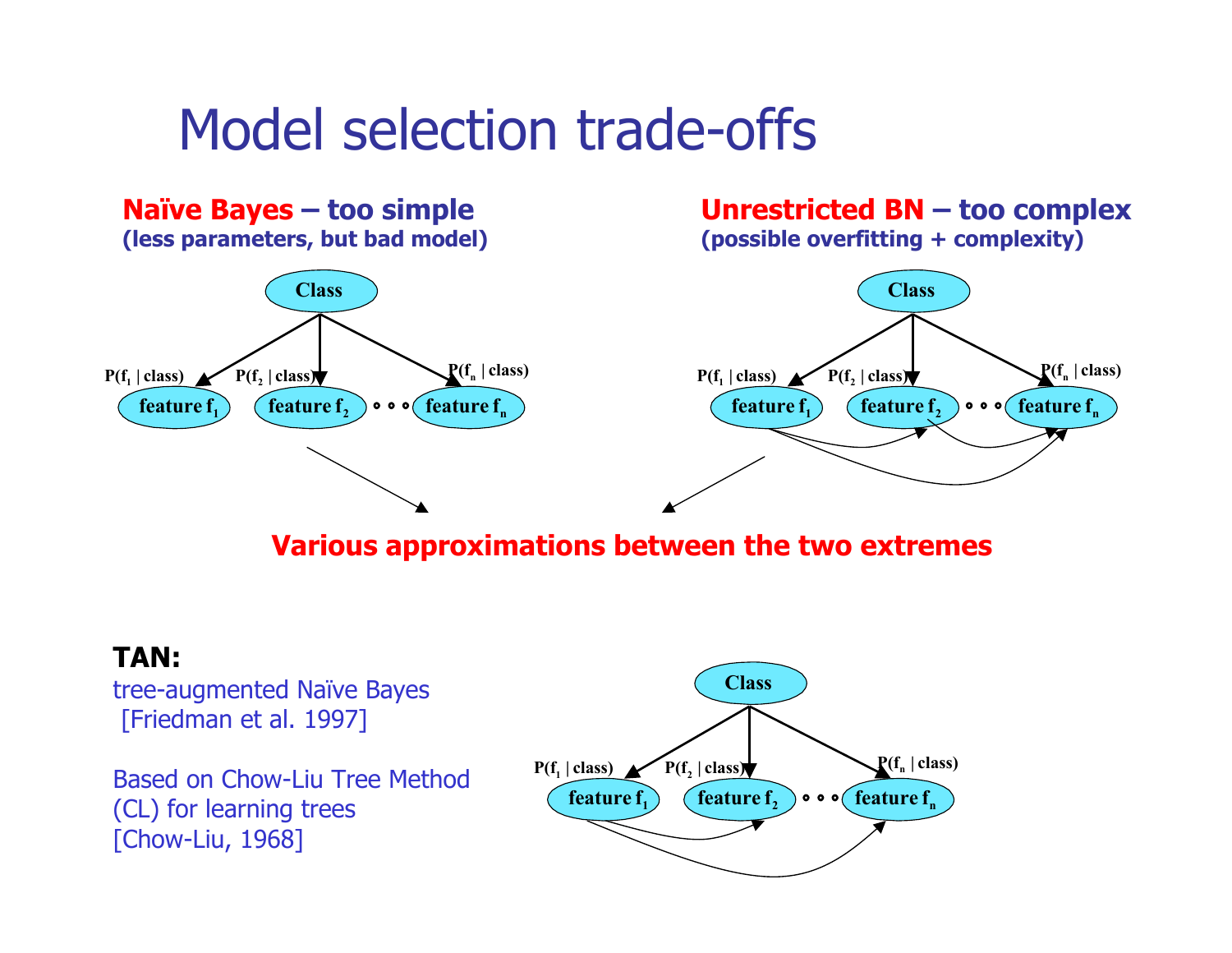# Tree-structured distributions

A joint probability distribution is tree-structured if it can be written as

$$
P(\mathbf{x}) = \prod_{i=1}^{n} P(x_i \mid x_{j(i)})
$$

where  $x_{j(i)}$  is the parent of  $x_i$  in Bayesian network for P(x) (a directed tree)



A tree requires only  $[(d-1) + d(d-1)(n-1)]$  parameters, where d is domain size Moreover, inference in trees is  $O(n)$  (linear) since their  $w^* = 1$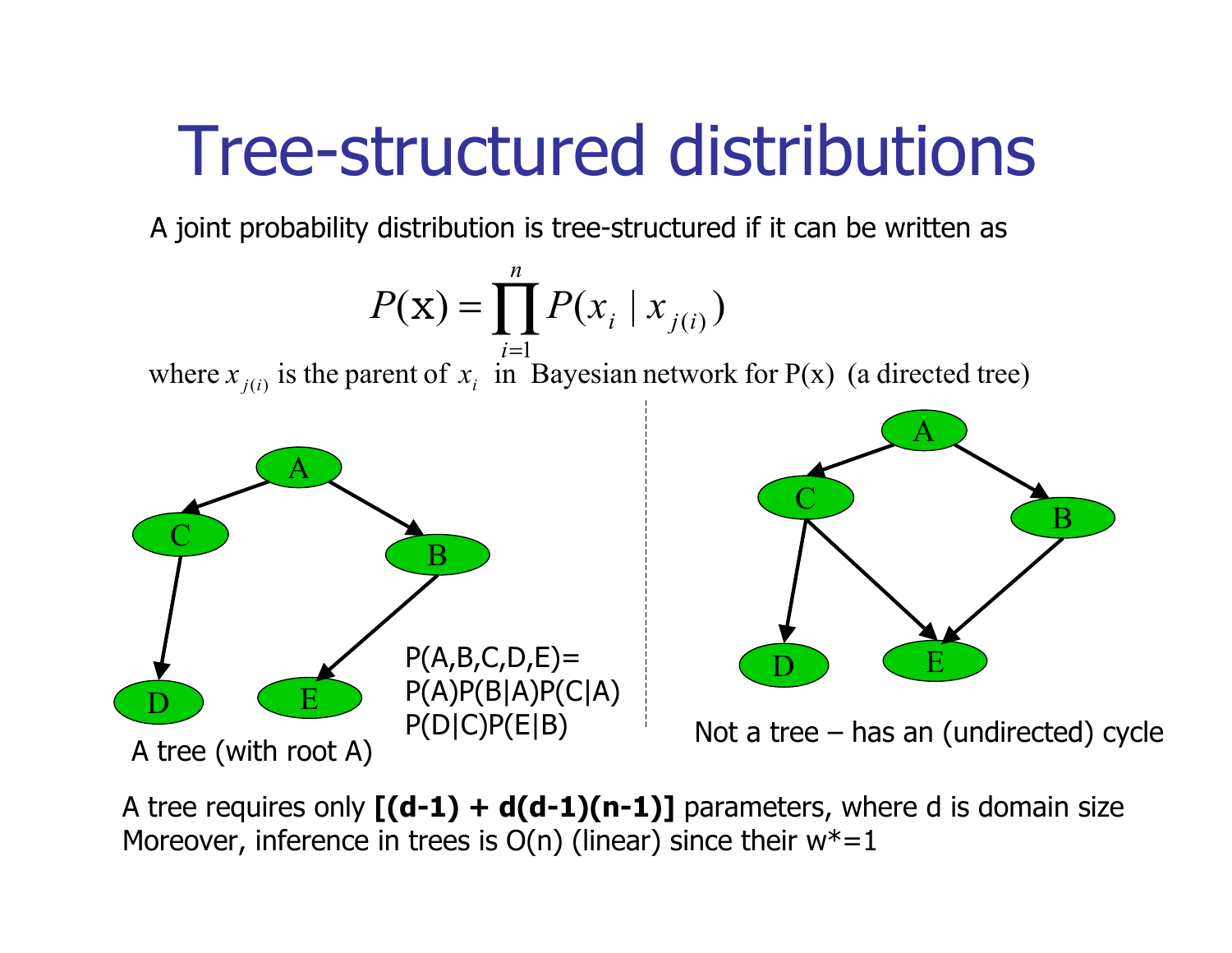# Approximations by trees



How good is approximation? Use cross-entropy (KL-divergence):

$$
D(P, P') = P \sum_{\mathbf{x}} P(\mathbf{x}) \log \frac{P(\mathbf{x})}{P'(\mathbf{x})}
$$

 $D(P, P')$  is non-negative, and  $D(P, P') = 0$  if and only if P coincides with P' (on a set of measure 1) How to find the best tree-approximation?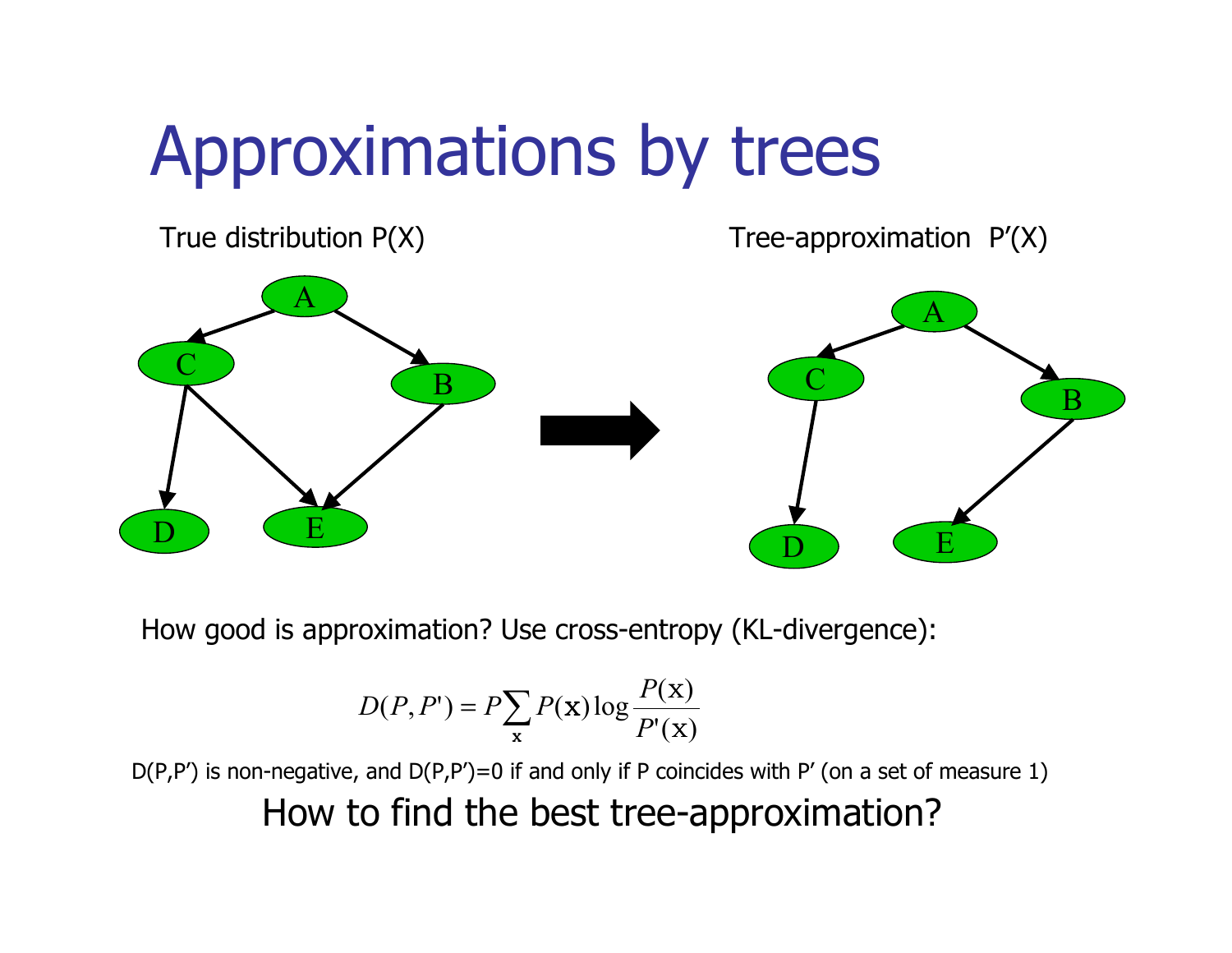## Optimal trees: Chow-Liu result

#### П **Lemma**

Given a joint PDF  $P(x)$  and a fixed tree structure T, the best approximation  $P'(x)$  (i.e.,  $P'(x)$  that minimizes  $D(P,P')$ ) satisfies

$$
P'(x_i | x_{j(i)}) = P(x_i | x_{j(i)}) \text{ for all } i = 1,...,n
$$

Such  $P'(x)$  is called the projection of  $P(x)$  on T.

#### $\mathcal{L}_{\rm{eff}}$ **Theorem** [Chow and Liu, 1968]

Given a joint PDF  $P(x)$ , the KL-divergence  $D(P, P')$  is minimized by projecting P(x) on a *maximum-weight spanning tree (MSWT)* over nodes in X, where the weight on the edge  $\; (X_{\overline{i}}, X_{\overline{j}})$  is defined by the mutual information measure

$$
I(X_i; X_j) = \sum_{x_i, x_j} P(x_i, x_j) \log \frac{P(x_i, x_j)}{P(x_i)P(x_j)}
$$

and that  $I(X;Y) = D(P(x,y), P(x)P(y))$ Note, that  $I(X;Y) = 0$  when X and Y are independent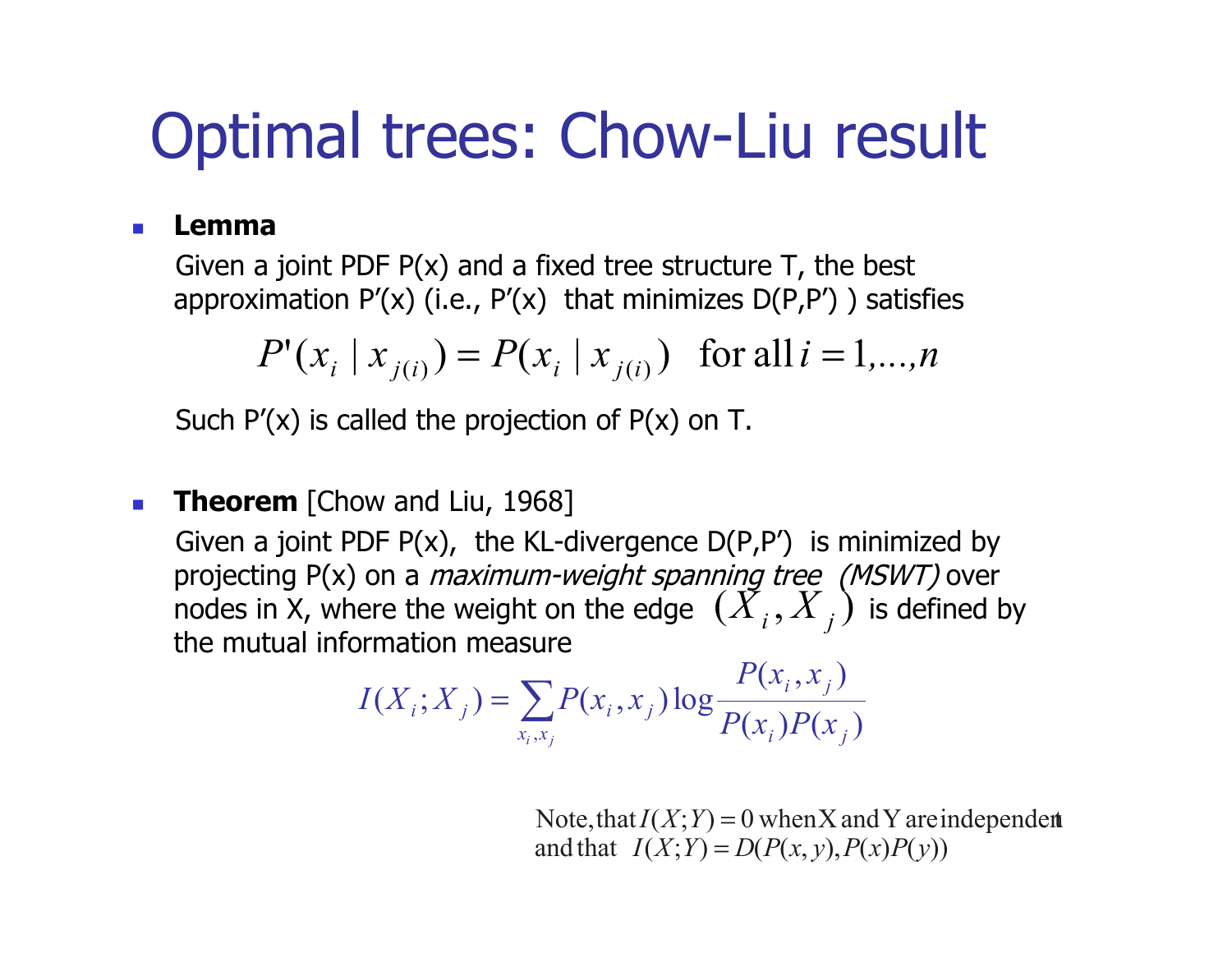## Proofs

**Proof of Lemma :**

$$
D(P, P') = -\sum_{\mathbf{x}} P(\mathbf{x}) \sum_{i=1}^{n} \log P'(\mathbf{x}_i | \mathbf{x}_{j(i)}) + \sum_{\mathbf{x}} P(\mathbf{x}) \log P(\mathbf{x}) = -\sum_{\mathbf{x}} P(\mathbf{x}) \sum_{i=1}^{n} \log P'(\mathbf{x}_i | \mathbf{x}_{j(i)}) - H(X) =
$$
  
\n
$$
= -\sum_{i=1}^{n} \sum_{\mathbf{x}} P(\mathbf{x}) \log P'(\mathbf{x}_i | \mathbf{x}_{j(i)}) - H(X) = -\sum_{i=1}^{n} \sum_{\mathbf{x}_i, \mathbf{x}_{j(i)}} P(\mathbf{x}_i, \mathbf{x}_{j(i)}) \log P'(\mathbf{x}_i | \mathbf{x}_{j(i)}) - H(X) =
$$
  
\n
$$
= -\sum_{i=1}^{n} \sum_{\mathbf{x}_{j(i)}} P(\mathbf{x}_{j(i)}) \sum_{\mathbf{x}_i} P(\mathbf{x}_i | \mathbf{x}_{j(i)}) \log P'(\mathbf{x}_i | \mathbf{x}_{j(i)}) - H(X)
$$
\n(2)

choosing  $P'(x_i | x_{j(i)}) = P(x_i | x_{j(i)})$  (and thus the total  $D(P, P')$  is minimized), which proves the Lemma. Therefore, for any value of *i* and  $x_{j(i)}$ , the term  $\sum P(x_i | x_{j(i)}) \log P'(x_i | x_{j(i)})$  is maximized by A known fact : given P(x), the maximum of  $\sum P(x) \log P'(x)$  is achieved by the choice P'(x) = P(x). *x x*  $P'(x, |x|_0) = P(x, |x|_0)$  (and thus the total  $D(P, P)$ *i a* **nd**  $x_{i(i)}$ , the term  $\sum P(x_i | x_{i(i)}) \log P'(x_i | x_i)$ *i* ∑ =

#### **Proof of Theorem :**

Replacing 
$$
P'(x_i | x_{j(i)}) = P(x_i | x_{j(i)})
$$
 in the expression (1) yields  
\n
$$
D(P, P') = -\sum_{i=1}^{n} \sum_{x_i, x_{j(i)}} P(x_i, x_{j(i)}) \log[P(x_i x_{j(i)}) / P(x_{j(i)})] - H(X) = -\sum_{i=1}^{n} \sum_{x_i, x_{j(i)}} P(x_i, x_{j(i)}) \left[ \log \frac{P(x_i x_{j(i)})}{P(x_{j(i)}) P(x_i)} + \log P(x_i) \right] - H(X) = -\sum_{i=1}^{n} I(X_i, X_{j(i)}) - \sum_{i=1}^{n} \sum_{x_i} P(x_i) \log P(x_i) - H(X).
$$

is minimized by maximizing the sum of edge weights  $I(X_i, X_{j(i)})$ . The last two terms are independent of the choice of the tree, and thus  $D(P, P')$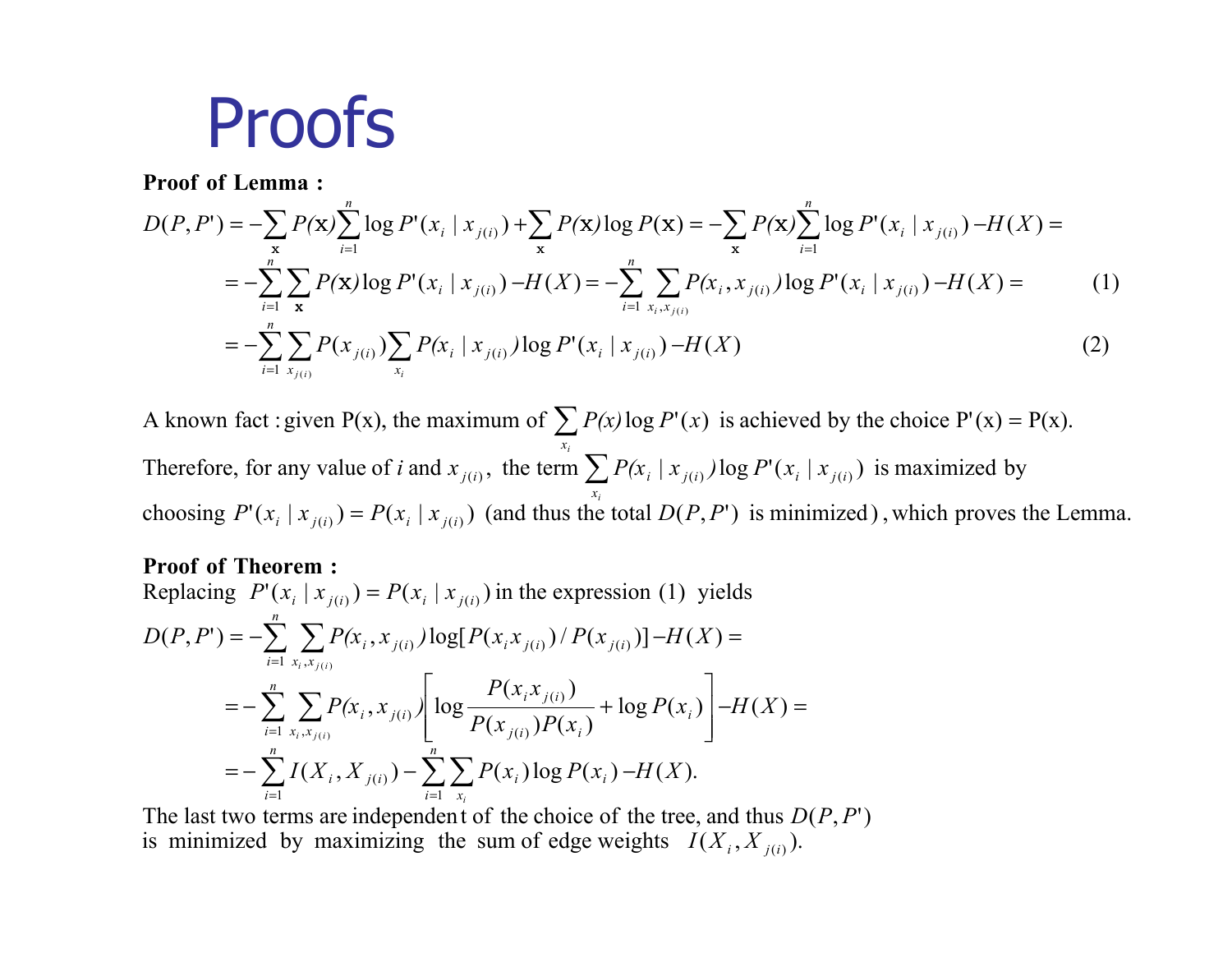# Chow-Liu algorithm

#### [As presented in Pearl, 1988]

- 1. From the given distribution  $P(x)$  (or from data generated by  $P(x)$ ), compute the joint distributio $P\!\!\left(\boldsymbol{x}_i \mid \boldsymbol{x}_j\right)$  for all  $i \neq j$
- 2. Using the pairwise distributions from step 1, compute the mutual  $\text{information}(X_i; X_j)$  for each pair of nodes and assign it as the weight to the corresponding edg $(X_{i}, X_{j})$  are .
- 3. Compute the maximum-weight spanning tree (MSWT):
	- a. Start from the empty tree over n variables
	- b. Insert the two largest-weight edges
	- c. Find the next largest-weight edge and add it to the tree if no cycle is formed; otherwise, discard the edge and repeat this step.
	- d. Repeat step (c) until n-1 edges have been selected (a tree is constructed).
- 4. Select an arbitrary root node, and direct the edges outwards from the root.
- 5. Tree approximation  $P'(x)$  can be computed as a projection of  $P(x)$  on the resulting directed tree (using the product-form of  $P'(x)$ ).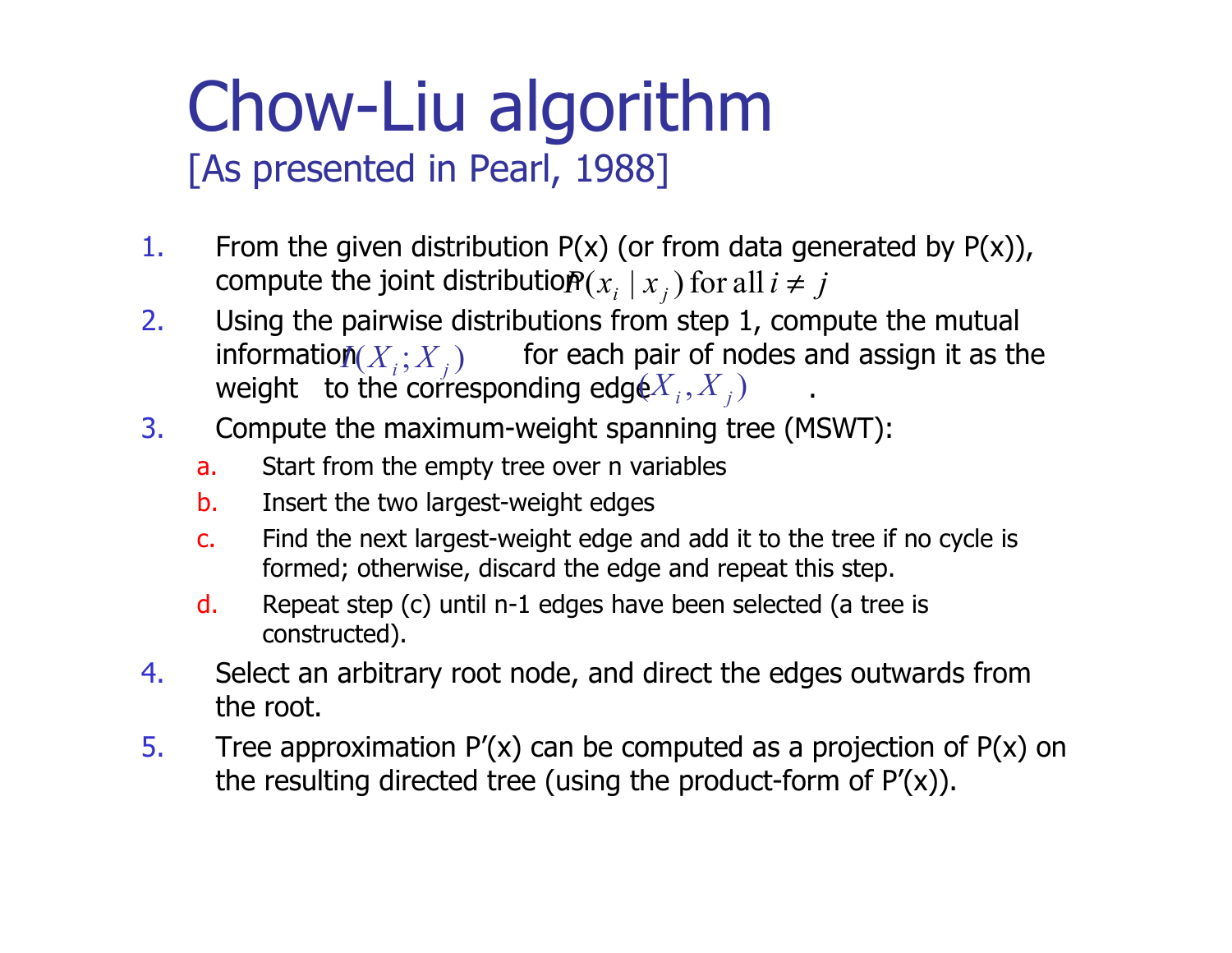# Summary: Learning and inference in BNs

- Bayesian Networks – graphical probabilistic models
- Efficient representation and inference
- × Expert knowledge + learning from data
- $\mathcal{L}_{\mathcal{A}}$  Learning:
	- parameters (parameter estimation, EM)
	- **structure** (optimization w/ score functions e.g., MDL)
	- **Examplexity trade-off:** 
		- **NB, BNs and trees**
- **College**  There is much more: causality, modeling time (DBNs, HMMs), approximate inference, on-line learning, active learning, etc.

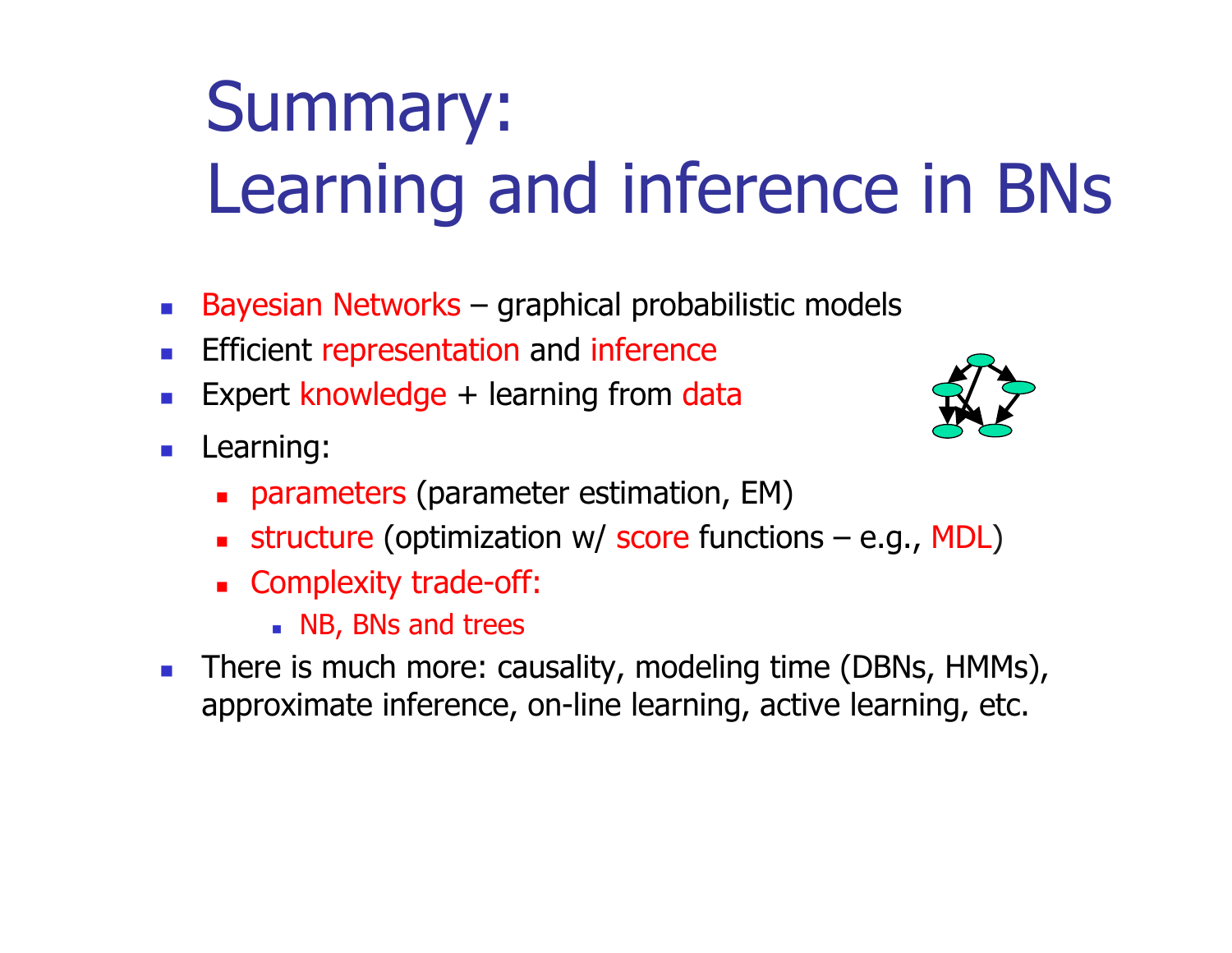# Online/print resources on BNs

Conferences & Journals

UAI, ICML, AAAI, AISTAT, KDD

MLJ, DM&KD, JAIR, IEEE KDD, IJAR, IEEE PAMI

Books and Papers

Bayesian Networks without Tears by Eugene Charniak. AI Magazine: Winter 1991.

Probabilistic Reasoning in Intelligent Systems by Judea Pearl. Morgan Kaufmann: 1998.

Probabilistic Reasoning in Expert Systems by Richard Neapolitan. Wiley: 1990.

CACM special issue on Real-world applications of BNs, March 1995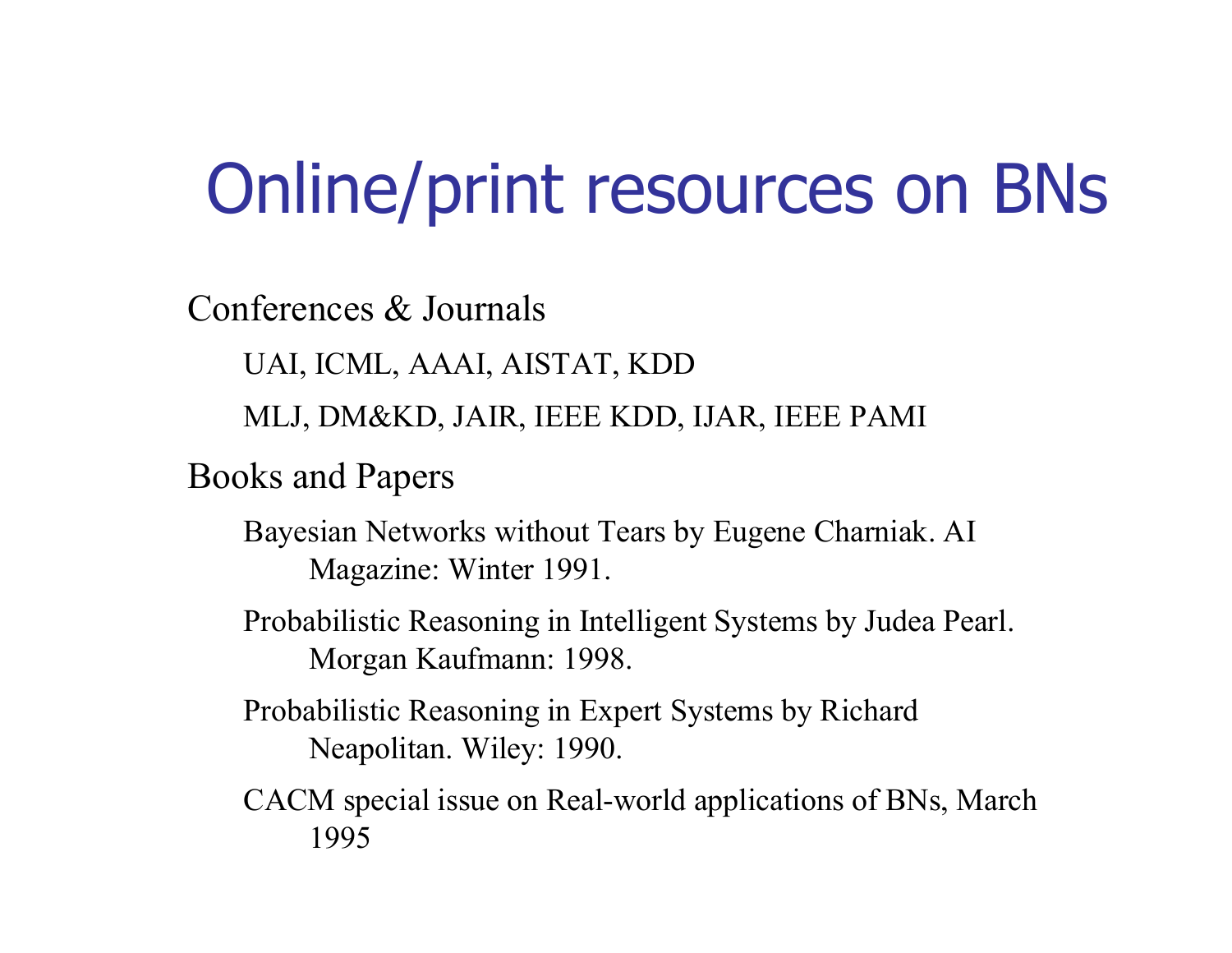# Online/Print Resources on BNs

AUAI online: www.auai.org. Links to:

- Electronic proceedings for UAI conferences
- Other sites with information on BNs and reasoning under uncertainty
- Several tutorials and important articles
- Research groups & companies working in this area
- Other societies, mailing lists and conferences